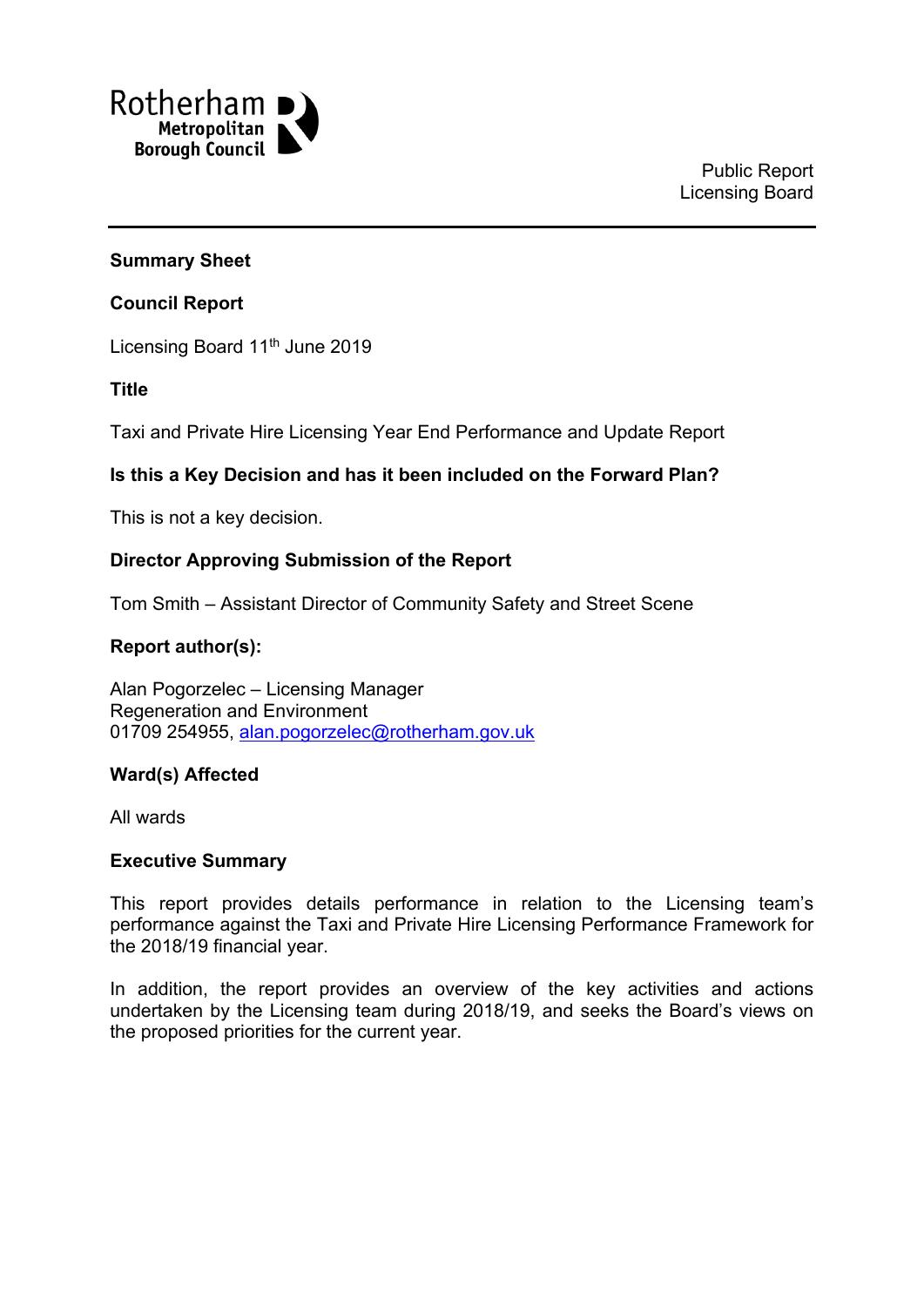## **Recommendations**

- That the Licensing Board notes the content of the update report.
- That the Licensing Board endorses the priorities for the Licensing Service during the 2019/20 financial year.

### **List of Appendices Included**

Appendix 1 - 2018/19 performance against the Licensing Performance Management Framework. Appendix 2 - 2018/19 Enforcement Data. Appendix 3 - 2018/19 Licensing Admin Team Data.

## **Background Papers**

• Rotherham MBC Hackney Carriage and Private Hire Licensing Policy

# **Consideration by any other Council Committee, Scrutiny or Advisory Panel**

Not applicable.

## **Council Approval Required**

No.

# **Exempt from the Press and Public**

Not exempt.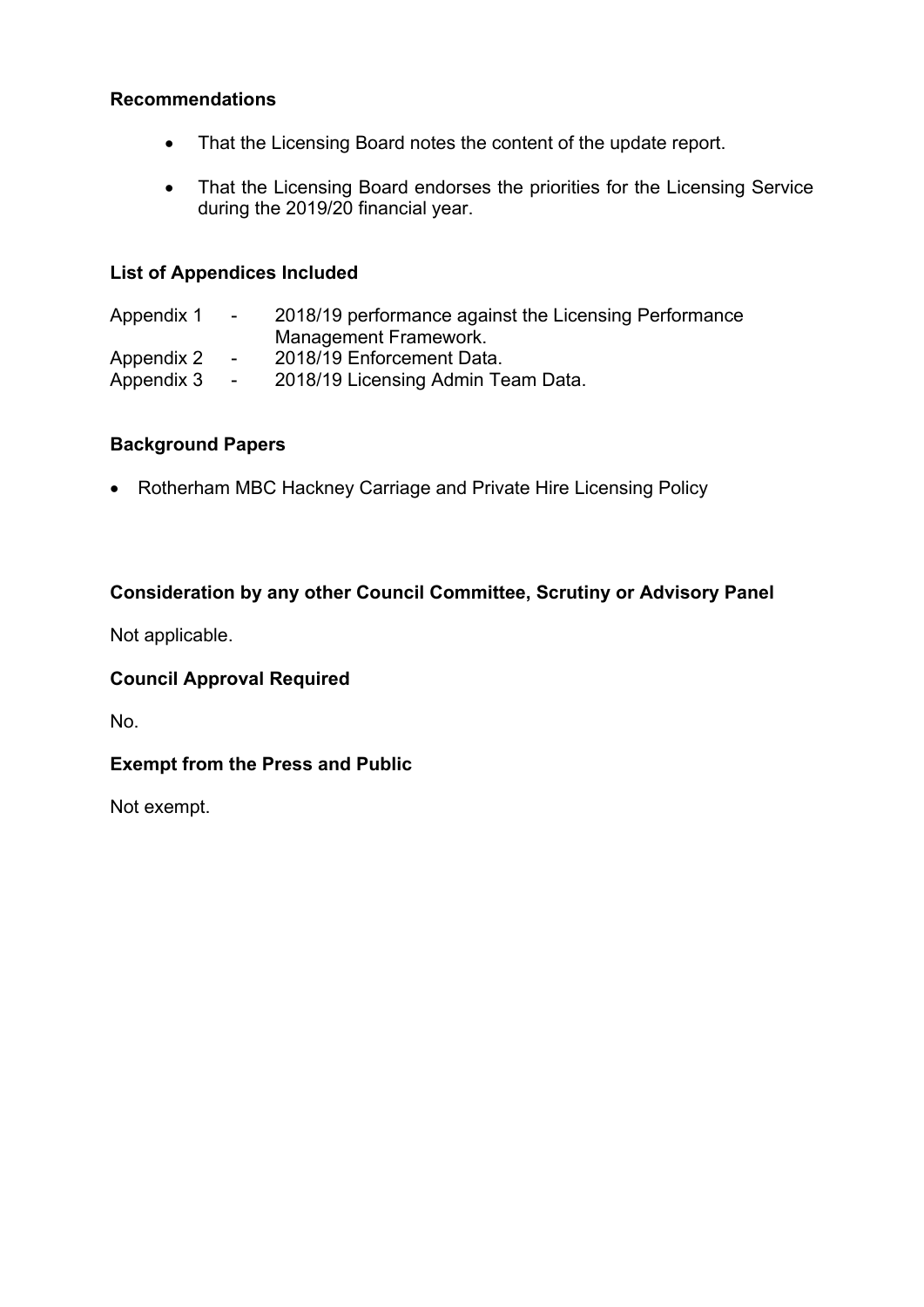# **Taxi and Private Hire Licensing Performance and General Update Report**

### **1. Recommendations**

- 1.1 That the Licensing Board notes the content of the update report.
- 1.2 That the Licensing Board endorses the priorities for the Licensing Service during the 2019/20 financial year.

#### **2. Background**

- 2.1 The performance of the licensing service is demonstrated in two ways:
	- 2.1.1 The Council's Corporate Plan includes two priority measures that are related to licensing, these are reported quarterly to the Council's Strategic Leadership Team and elected members. These measures were introduced at the beginning of 2018/19 and replace the previous measures regarding compliance with the Hackney Carriage / Private Hire Licensing Policy (although this still forms part of the Performance Management Framework referred to below). The relevant measures are:
		- 3.A4(a) the number of on the spot inspections of taxis
		- $3.A4(b)$  the % of taxis found to be compliant with the licensing regime during on the spot inspections
	- 2.1.2 Performance against the Licensing Service Performance Management Framework is reported to Directorate / Strategic Leadership Teams and the Licensing Board on a six-monthly basis. This framework includes the following:
		- Elements that are related to the implementation of the Councils Hackney Carriage and Private Hire Licensing Policy.
		- The performance of the Council's licensing team in relation to quality assurance and administrative aspects of the service.
- 2.2 In addition to the update on performance, this report also provides details of developments in relation to:
	- 2.2.1 Enforcement actions and other activity undertaken by the licensing service.

This report provides a summary of enforcement action that took place between April 2018 and March 2019 (inclusive). It includes details of actions taken by enforcement officers (what could be considered to be traditional enforcement actions) along with enforcement actions taken by other officers within the licensing service, and the outcomes of Licensing Board Sub-Committee hearings.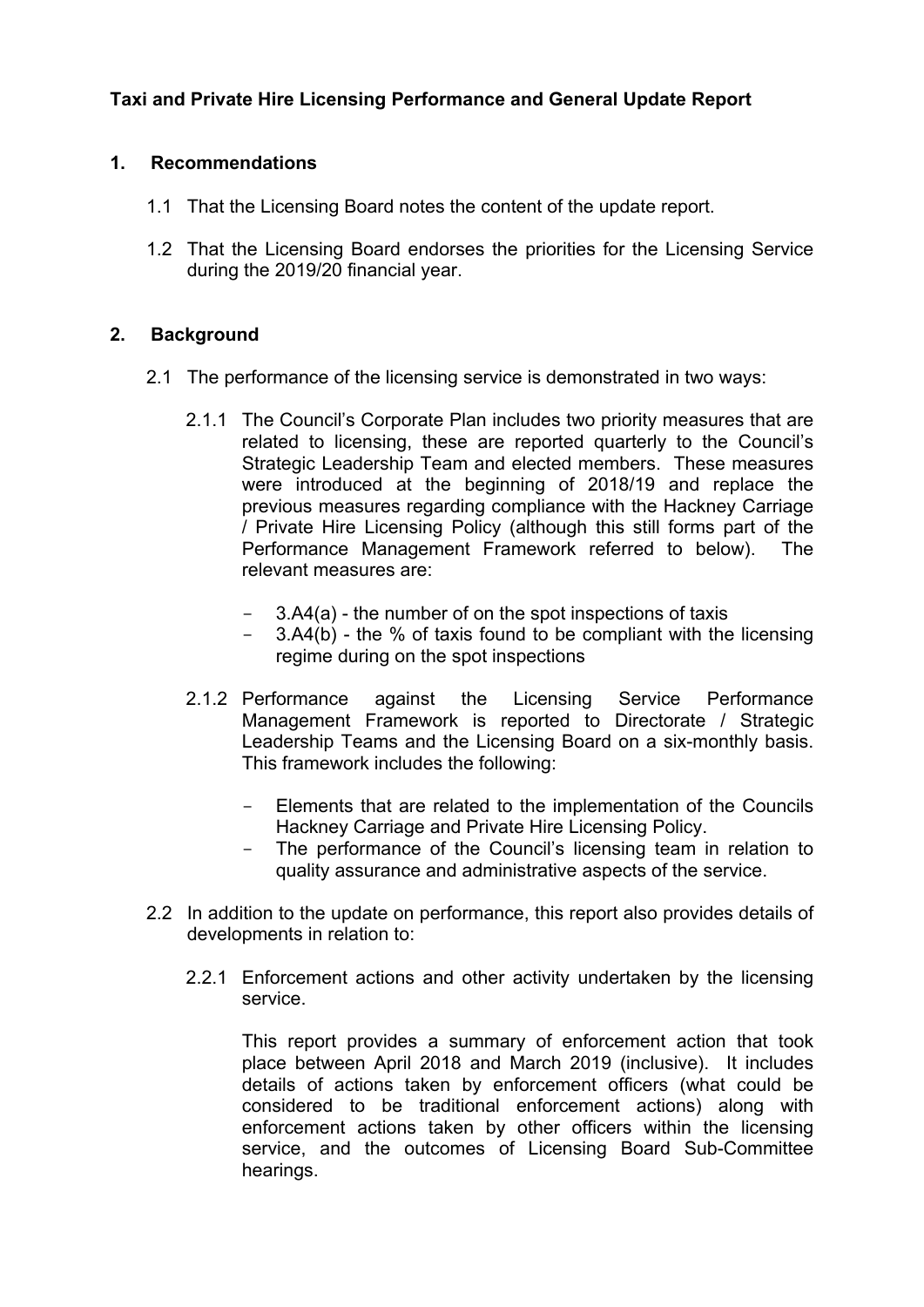2.2.2 Update in relation to some key initiatives and project work that have been ongoing within the Licensing Service.

The licensing service have been actively involved in the development and introduction of new systems and processes that are intended to provide a more streamlined service to customers, and more effective enforcement / regulation.

In addition, officers from the service have been involved with work at a national level seeking improvements in relation to taxi and private hire licensing throughout the UK.

2.2.3 Proposed priorities for the Licensing Service in 2018/19.

Officers from within the Council's Licensing Service have developed a number of key priorities for the service that will be delivered during the 2018/19 financial year. This report provides further detail on those priorities and seeks that agreement and endorsement of the Licensing Board in relation to them.

### **3. Key Issues**

- 3.1 Performance Update
	- 3.1.1 Corporate performance measures
		- 3.1.1.1 The Licensing service proactively inspected 127 vehicles and drivers during 2018/19.
		- 3.1.1.2 Of these, 72% of vehicles (92) and 82% of drivers (104) were found to be compliant with licensing requirements.
		- 3.1.1.3 There were 37 defects identified in the 35 non-compliant vehicles. The vast majority of these related to signage and were dealt with by way of a formal warning. Warnings were also issued in relation to defective bulbs / lamps, tyres approaching the legal limit, missing first aid kits, and missing fire extinguishers. Two vehicle licences were suspended due to significant faults, one for tyres at the legal limit, and one due to a taxi camera system that did not meet the Council's requirements. With the exception of the taxi camera suspension, all defects were rectified either during the inspection, or were found to have been rectified following reinspection the following day. The taxi camera issue was resolved after 3 days, and the suspension was lifted.
		- 3.1.1.4 23 drivers were found to be non-compliant; almost all of these were due to the driver not wearing their ID badge (despite the badge being present within the vehicle), these drivers were issued with warnings and instructed to wear their ID badge in accordance with their licence conditions (which they then did). One driver was issued with a warning regarding their standard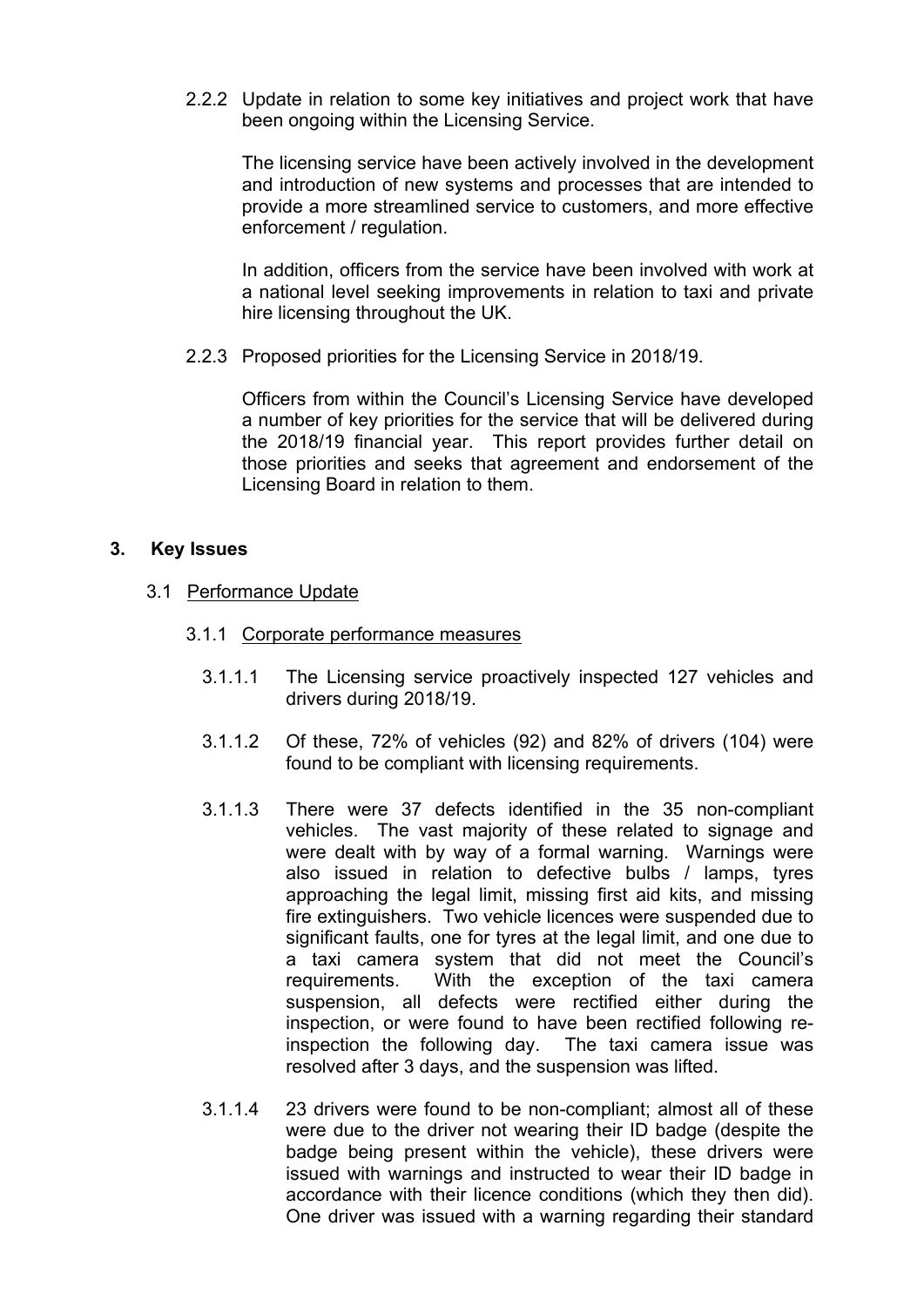of driving, and another was found to have failed to activate their taxi camera system – this was shown to be a system fault and resulted in the vehicle licence being suspended.

3.1.1.5 Licensing enforcement officers will continue to undertake unannounced random checks in order to assess and ensure compliance with the requirements of the licensing policy and licence conditions.

#### 3.1.2 Licensing Performance Framework

3.1.2.1 The overall judgement outlined in the Louise Casey's inspection report (February 2015) stated that:

> *"Inspectors have found that Rotherham has not taken, and does not take, sufficient steps to ensure only fit and proper persons are permitted to hold a taxi licence. As a result, it cannot provide assurances that the public, including vulnerable people, are safe."*

*3.1.2.2* In order to ensure the Council's Licensing Service is effective, fit for purpose, and has addressed the concerns raised in Louise Casey's report; it is considered that the following outcomes must be demonstrated:

> **Outcome 1** All licence holders are "fit and proper" to hold licences.

> **Outcome 2** Trained decision makers must make high quality, appropriate and timely decisions that protect the public from risk of harm.

> **Outcome 3** The Licensing Service uses all available statutory powers appropriately, proactively and reactively, to disrupt criminal activity (including CSE and related activity).

> **Outcome 4** The licensing team must consistently provide high quality, timely processing of licensing applications.

> **Outcome 5** The Council's Private Hire and Hackney Carriage Licensing Policy will be effectively implemented.

- 3.1.2.3 In order to address each of these outcomes, the Licensing Service has implemented a Performance Management Framework. The framework gives detail on a number of measures are that will indicate whether the desired outcomes are being met.
- 3.1.2.4 Full detail on the performance against each of the measures is given in Appendix 1 to this report. Explanatory narrative is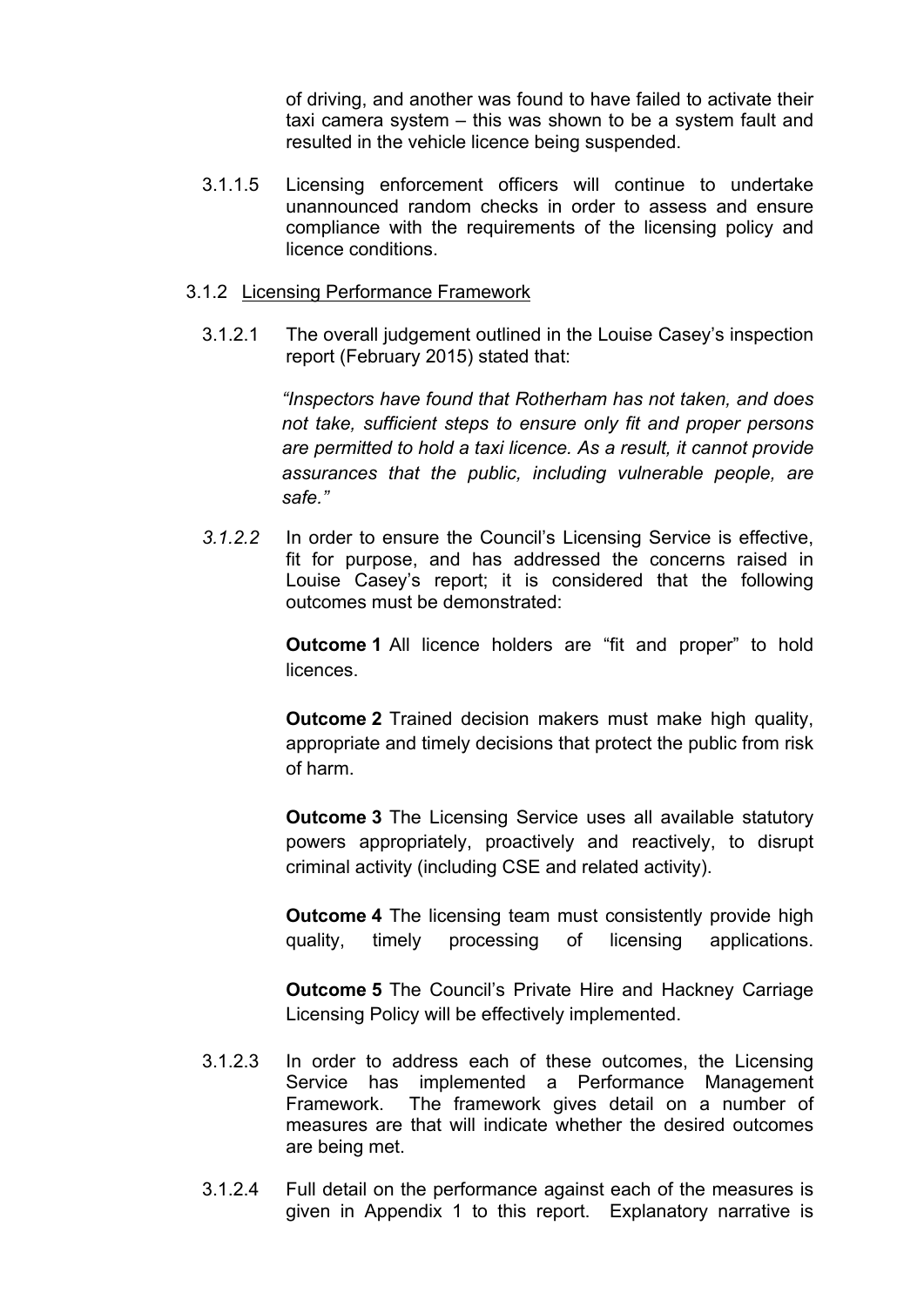provided where there is an element of underperformance against the stated targets.

- 3.1.2.5 Targets have been set against a total of 16 performance measures, there are an additional four measures that are being monitored but a target has not been set in relation to them. The measures without a target are detailed below, along with explanatory narrative.
- 3.1.2.6 Of the 16 measures with targets, 5 were off target at the time of measurement – further detail on the reason for underperformance is given in Appendix 1, along with any management action that will / has been taken to address the underperformance.
- 3.1.2.7 The measures without targets are as follows:

Delivery against individual training and development plan for each individual member of staff (contributing to Outcome 1).

The training and development of staff is routinely monitored by the Principal Officer and Team Manager via monthly 1:1s and the Corporate PDR process. At the time of writing this report, all but one member of the Licensing Team had been through the PDR process. This staff member will receive a full PDR on their return from annual leave.

Data sharing concerns (when apparent) to be escalated by Assistant Director in a timely manner (contributing to Outcome 3).

There have been two data sharing concerns raised during the period covered by this report.

The first related to the sharing of National Crime Agency information / intelligence relating to suspects designated under Operation Stovewood (or a sub-operation). Although the relationship between the National Crime Agency and Rotherham MBC Licensing is generally very good, there has been an instance where the licensing service have been provided with information verbally, but this has not then been followed up with sufficient written detail in order for a justified decision to be made.

Licensing officers and the Assistant Director of Community Safety and Street Scene have been involved in a series of discussions with the National Crime Agency, Rotherham MBC Multi Agency Safeguarding Hub (MASH) and Rotherham MBC Legal Services. These discussions have resulted in the adoption of an agreed process that allows the efficient and effective sharing of information relating to designated suspects so that appropriate action can be taken as swiftly as possible.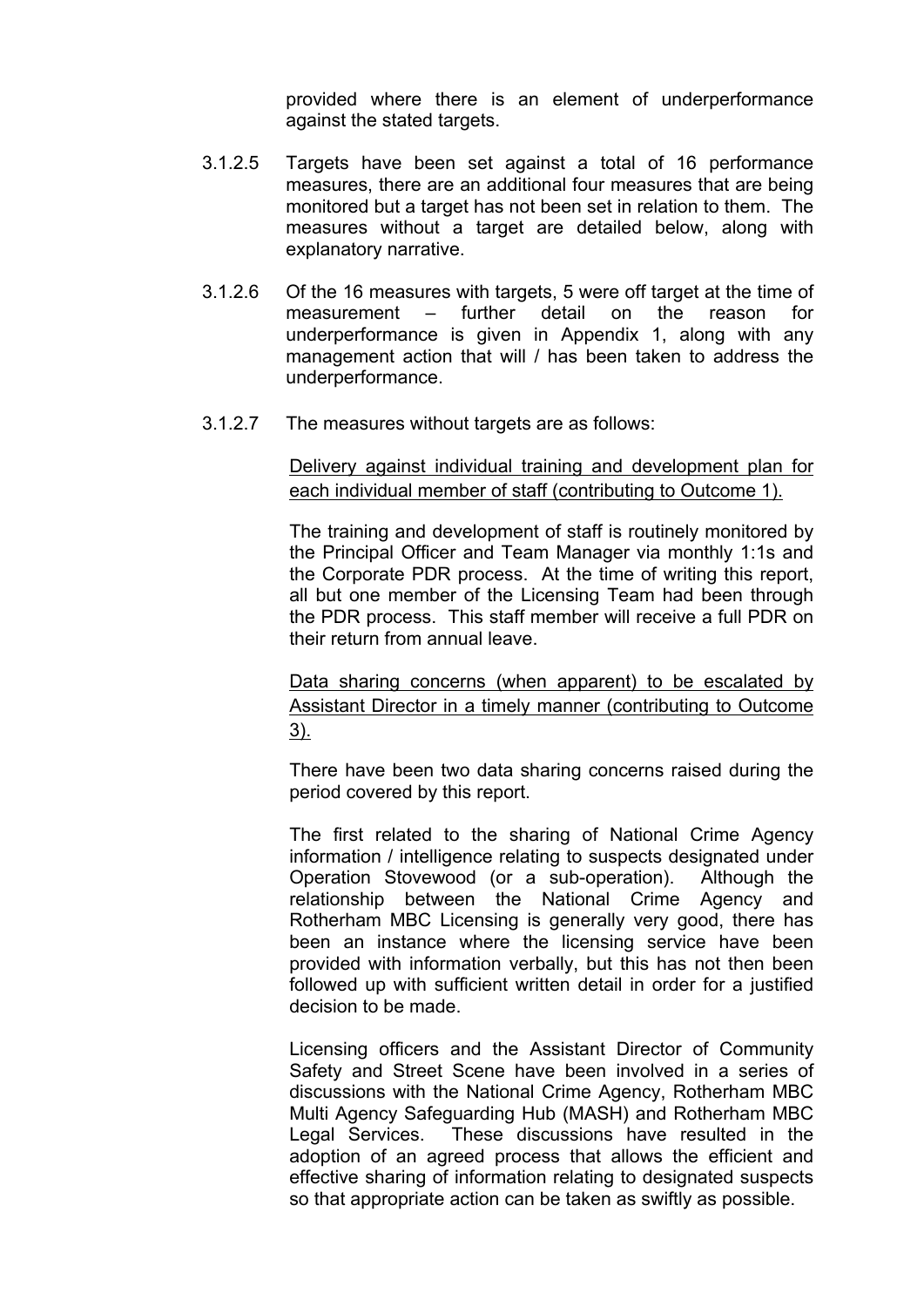The second data sharing concern related to the dissemination of information regarding the arrest of a taxi driver. The information was held by another team within Council, but it had not been passed to licensing despite it being known that the arrested individual was a taxi driver.

The Licensing Manager and Assistant Director of Community Safety and Street Scene discussed this issue with the relevant service management, and appropriate measures have been taken to avoid a recurrence of the data sharing concern in future.

Documented processes provided to and understood by all staff (contributing to Outcome 4).

Documented procedures remain in place in relation to key processes within the team – these comprise of the templates within the Lalpac system. Following a number of staffing changes within the service, it has been identified that additional procedures need to be developed to assist licensing officers in the discharge of their duties – this issue will be addressed in the coming months by the Principal Officer and Licensing Manager.

Processes are reviewed and (if appropriate) refreshed as required (contributing to Outcome 4).

Processes are continually reviewed and where appropriate amended and reissued. During t 2018/19, the Licensing Manager has identified two issues that have required amendment to current working practices.

The first related to the way that lease / hire vehicles are issued with a licence (such as when an existing vehicle is involved in an accident). Since the amendment of this process, the service has a much more appropriate level of control over the way that these vehicles are licensed and used.

The second issue related to the way that medical examination reports are assessed, and the need for medical records to be viewed as part of the examination. Tighter control has been introduced as a result of a number of issues that were apparent and officers are now confident that licence holders meet the relevant medical requirements.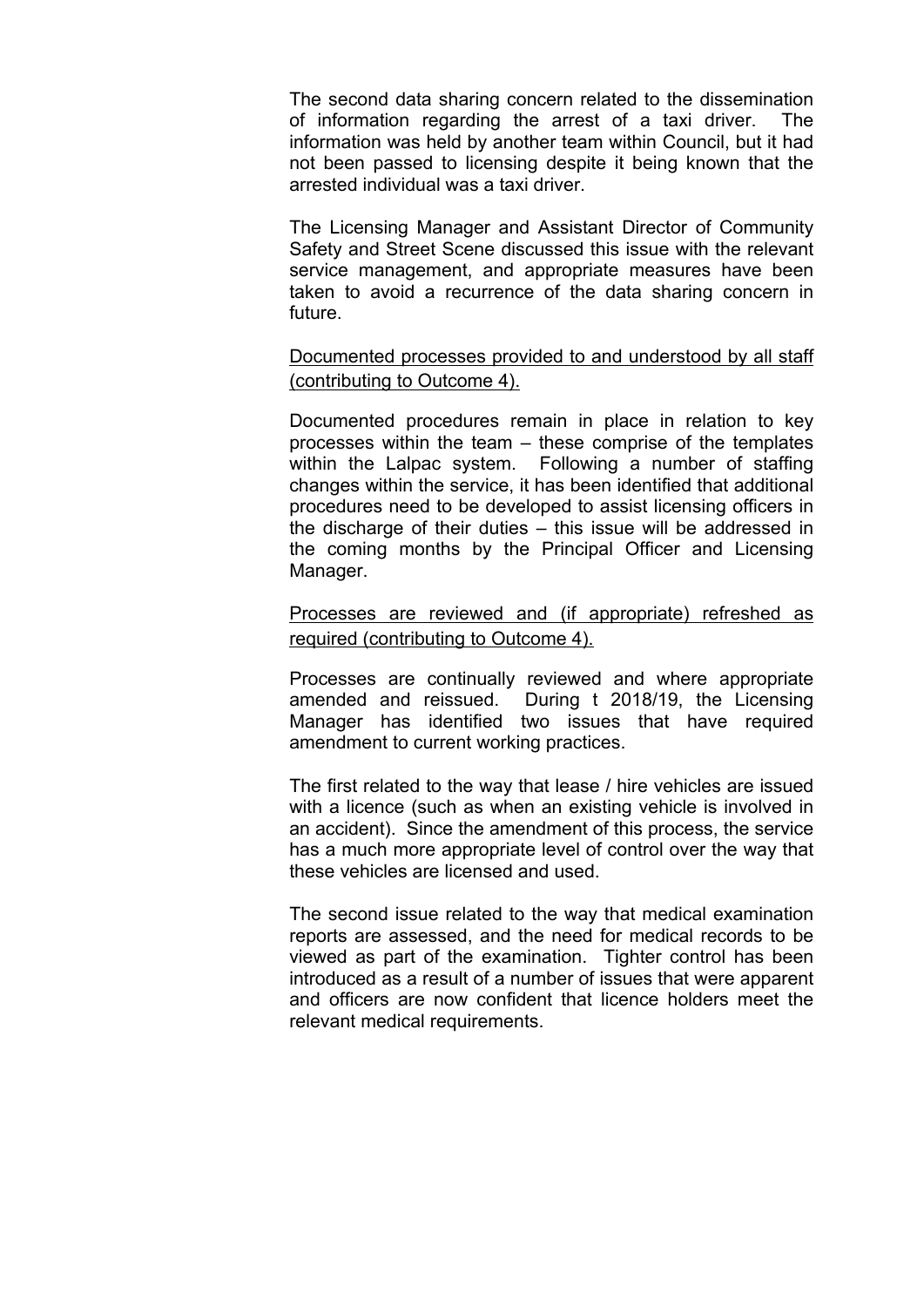#### 3.2 Enforcement actions undertaken by the licensing service (including current position in relation to Court appeals).

- 3.2.1 In June 2015, the Council introduced a revised General Enforcement Policy (this policy is currently under review and will be considered by the Council's Cabinet in November 2018). This policy sets out the Council's approach to enforcement and demonstrates how individual enforcement services are adhering to the Principles of Good Regulation.
- 3.2.2 This report outlines the enforcement work undertaken in relation to the licensing function, and provides detail on how the services ensure that such activity complies with the requirements of the Council's General Enforcement Policy.
- 3.2.3 Enforcement relating to the Council's licensing function takes two forms:
	- Enforcement related to the issuing of driver, vehicle and operator licences. This includes the appropriate application of the 'fit and proper' test (further details are contained within the Hackney Carriage and Private Hire Licensing Policy). The correct application of the policy will result in the grant, refusal, suspension or revocation of a licence. This process is administered by the licensing admin team in conjunction with the Licensing Board. Action may be taken as a result of information provided by the licensing enforcement team, police, National Crime Agency or other statutory / non-statutory agency.
	- Reactive investigations and proactive operations to establish / evaluate compliance with regulatory provisions and licence conditions. This takes the form of complaint investigations, pre-arranged enforcement operations (such as vehicle safety checks) and observations to identify noncompliance with licensing requirements. Action may ultimately lead to the referral of licence holders to a subcommittee of the Council's Licensing Board and / or the instigation of legal proceedings in the criminal courts.
- 3.2.4 The Council is required to undertake enforcement in relation to its licensing function, however the way in which enforcement activity is undertaken is at the discretion of the Council. The vast majority of complaints are dealt with on an informal basis which means that they do not result in criminal proceedings.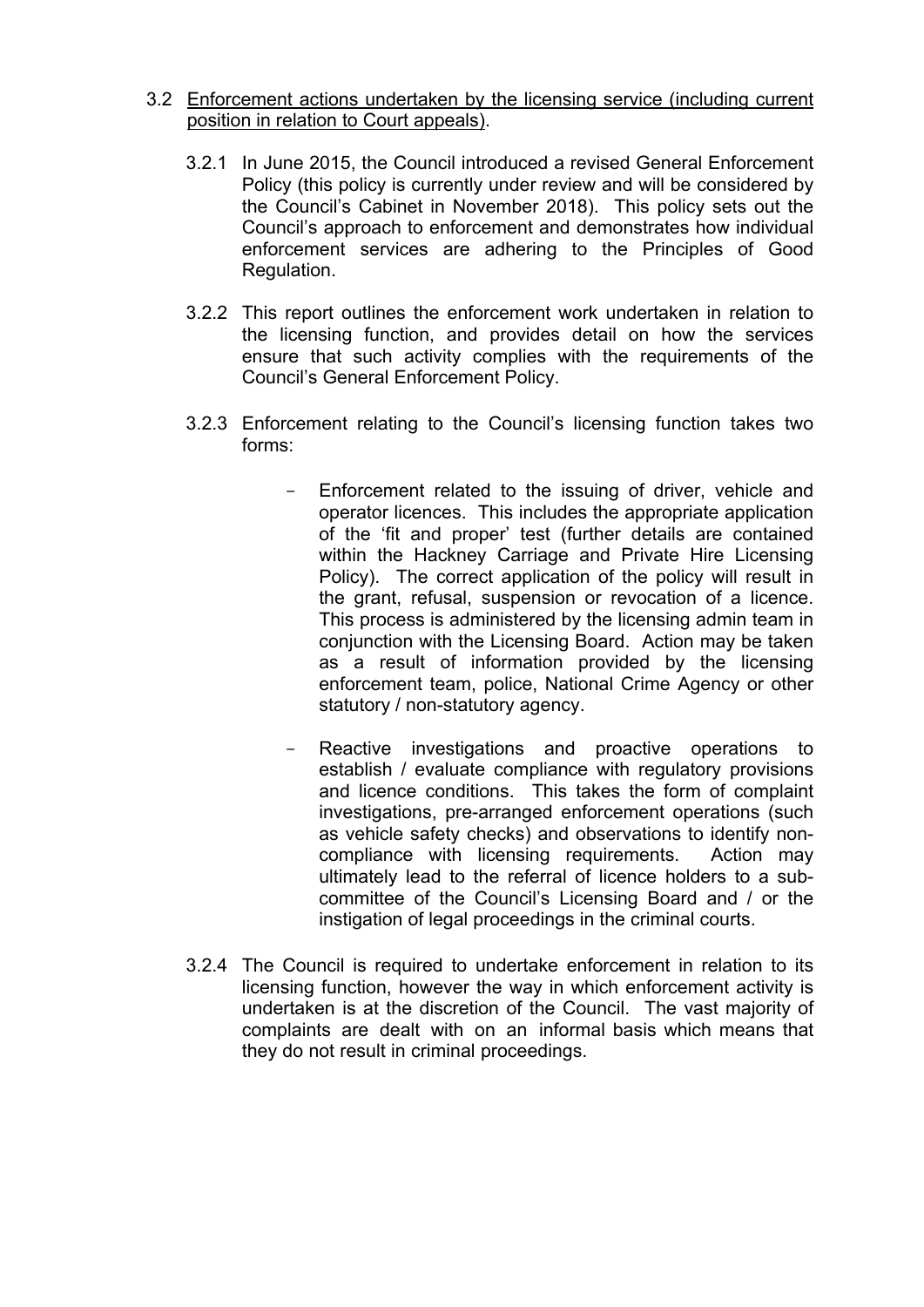- 3.2.5 The licensing service exercises its regulatory activities in a way which is:
	- Proportionate our activities will reflect the level of risk to the public and enforcement action taken will relate to the seriousness of the offence.
	- Accountable our activities will be open to public scrutiny, with clear and accessible policies, and fair and efficient complaints procedures.
	- Consistent our advice to those we regulate will be robust and reliable and we will respect advice provided by others. Where circumstances are similar, we will endeavour to act in similar ways to other local authorities.
	- Transparent we will ensure that those we regulate are able to understand what is expected of them and what they can anticipate in return.
	- Targeted we will focus our resources on higher risk enterprises and activities, reflecting local need and national priorities.
- 3.2.6 In undertaking its enforcement activities, the Council's licensing service needs to demonstrate compliance with these elements.
- 3.2.7 Information in relation to the activities of the licensing enforcement team is attached to this report as Appendix 2.
- 3.2.8 Information in relation to the activities of the licensing admin team is attached to this report as Appendix 3 (please note that this also includes enforcement actions undertaken as a result of decisions made following consideration of a matter by a sub-committee of the Council's Licensing Board).
- 3.2.9 Any person aggrieved by such a determination has the right of appeal to the Magistrates' Court, which must be exercised within 21 days of receipt of written notification of the decision.
- 3.2.10 During 2018/19, 15 appeals have been lodged in relation to decisions made by licensing officers and / or the Licensing Board (all of these relate to driver matters only). The Council has successfully defended 7 of these (including two by way of a Public Interest Immunity hearing).
- 3.2.11 Of the remaining eight cases:
	- Six were not resolved during the period covered by this report (however four of these will have been concluded by the time that this report is considered by the Licensing Board, one of the remaining cases was adjourned at the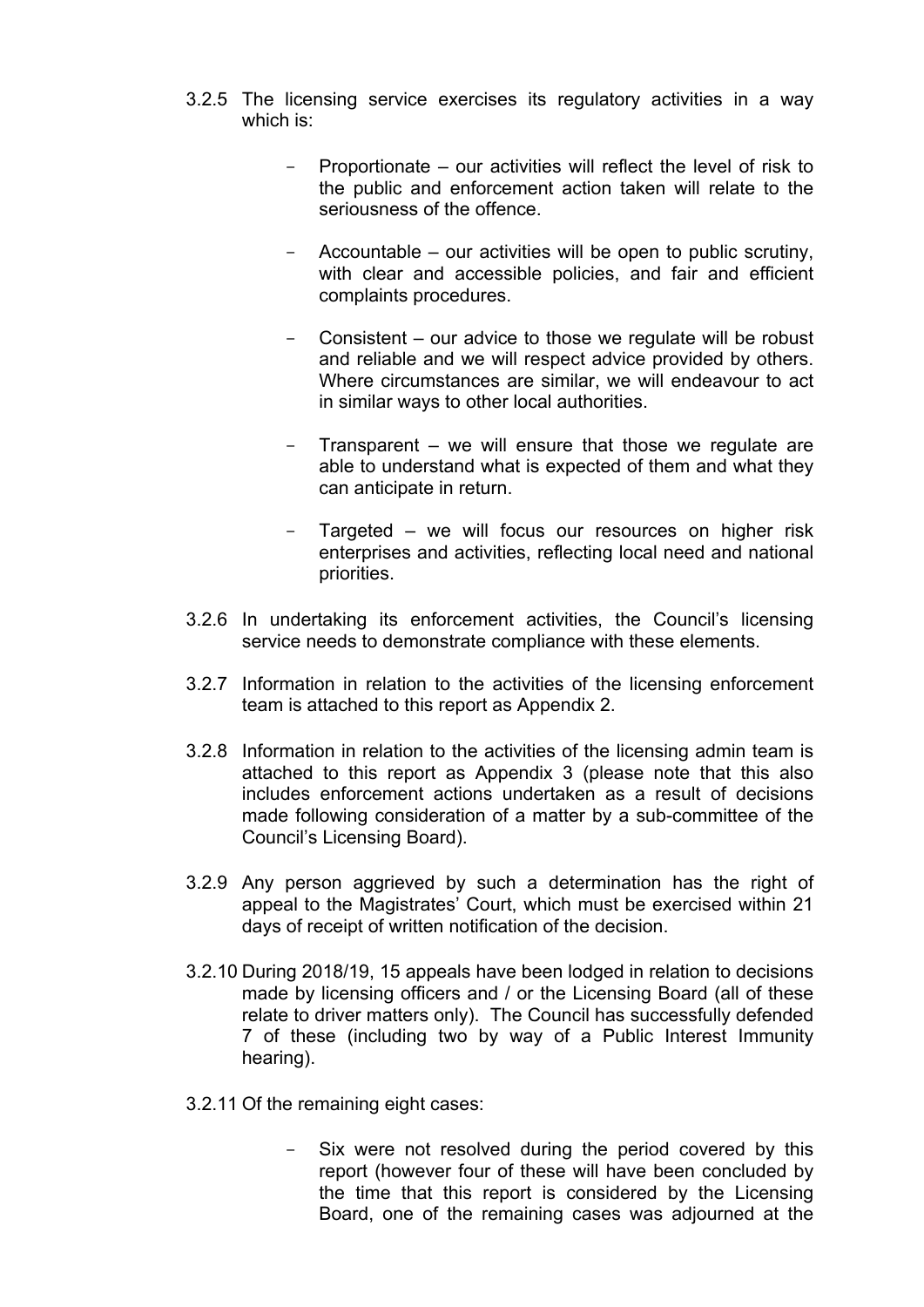request of the licence holder due to the arrest for a serious offence – the other was adjourned due to witness unavailability).

- One appeal was not defended due to additional information becoming apparent whilst the matter was awaiting consideration by the Court.
- One further appeal was allowed by the Magistrates Court the Magistrates determined that the Council's decision was wrong.
- 3.2.12 Therefore, the Council has successfully defended 77% of the nine appeals that have been before a Court during 2018/19.
- 3.2.13 Further detail in relation to individual appeals is available on request. If members wish to discuss any of these cases in further detail then this may be dealt with in the confidential part of the agenda.
- 3.2.14 Initial enforcement in relation to costs that are awarded is via the sundry debtors' process. Thereafter any costs remaining unpaid are pursued by Legal Services through the civil enforcement processes available through the County Court.
- 3.3 Update in relation to some key initiatives and project work that have been ongoing within the Licensing Service.
	- 3.3.1 As has been previously reported, the service has experienced some difficulties in relation to the number of operational enforcement officers that are available to the service. This was due to a number of reasons, including promotion to other roles within the service, maternity leave, resignation and sickness absence.
	- 3.3.2 In spite of these difficulties, the service has maintained an effective enforcement role – one which is considered to be much improved from previous years. The increase in enforcement activity has had a corresponding impact on caseloads for the individual officers, and it has therefore been necessary to screen reactive work to ensure that enforcement resources are directed at those issues that are considered to present the highest risk.
	- 3.3.3 Key enforcement actions that have been undertaken during 2018/19 are outlined below:

#### Private Hire Operators

Throughout 2018/19 officers have undertaken a number of inspections / visits to the premises of licensed Private Hire Operators. These visits exposed several failings amongst operators which were initially addressed via advice and guidance (this is in accordance with the Council's General Enforcement Policy).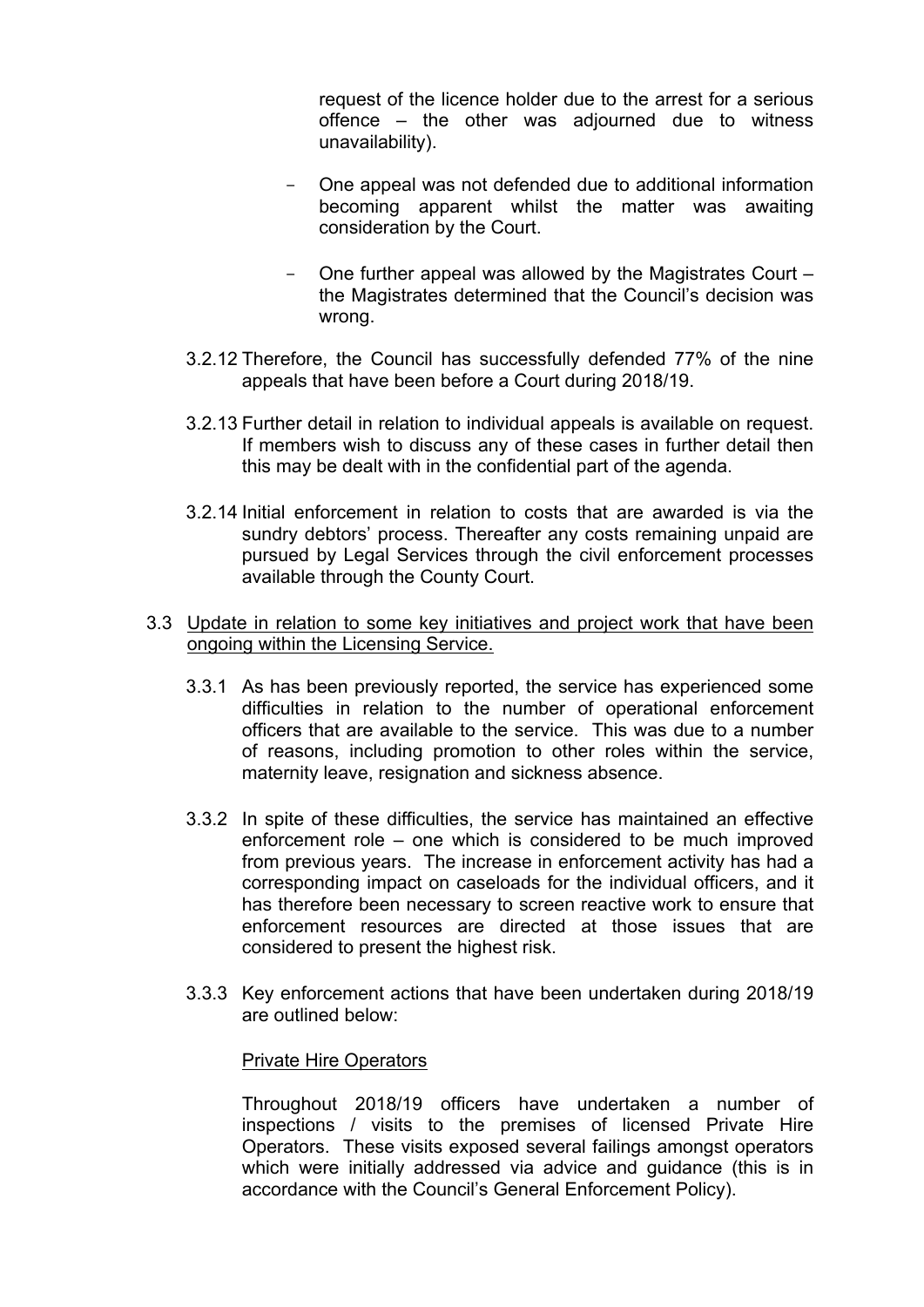However, despite being provision of advice and guidance, several Operators have continued to act in contravention of their licence conditions (and in some cases legal requirements).

The most serious of these related to the case of a Private Hire Operator that was brought before the Licensing Board on 3rd September 2018. The Operator's licence was revoked at this meeting, and a subsequent appeal to the Magistrates Court was successfully defended by the Council. Preparations are ongoing in relation to the prosecution of the former holder by the Council's Licensing Service.

A further two investigations into Private Hire Operators have been concluded. Two of these investigations resulted in reports being prepared for consideration by the Licensing Board – however before these cases could be heard, the licence holders surrendered their licences. Legal proceedings have commenced in relation to one of the former licence holders.

Two other Private Hire Operators are being investigated for prosecutable offences – these investigations are particularly complex, but are nearing conclusion.

#### Licensed premises

Although outside of the scope of this report, it is considered appropriate to bring to the Board's attention the significant amount of work that has been undertaken in relation to licensed premises throughout the Borough.

This work has resulted in the adoption of additional powers aimed at controlling sexual entertainment venues and the development of a policy regarding sex establishments. In addition, there has been an increase in the proactive inspection of licensed premises, and this has led to licence reviews and action planning of problem premises.

Throughout the year, there has been a significant amount of support provided to South Yorkshire Police in relation to licensed premises. The provision of this support has been resource intensive, but the results have been worthwhile, which much improved partnership work and operational relationships being developed.

- 3.3.4 Other significant activities / actions of note in the first six months of the year include:
	- National Register of Revocations and Refusals

Officers from Rotherham MBC were part of a user group, which developed and tested The National Register of Revocations and Refusals (NR3). This scheme, hosted by the National Anti-Fraud Network, went live in August 2018 and the Council's Licensing Service will undertake a check of the database as part of the process of assessing an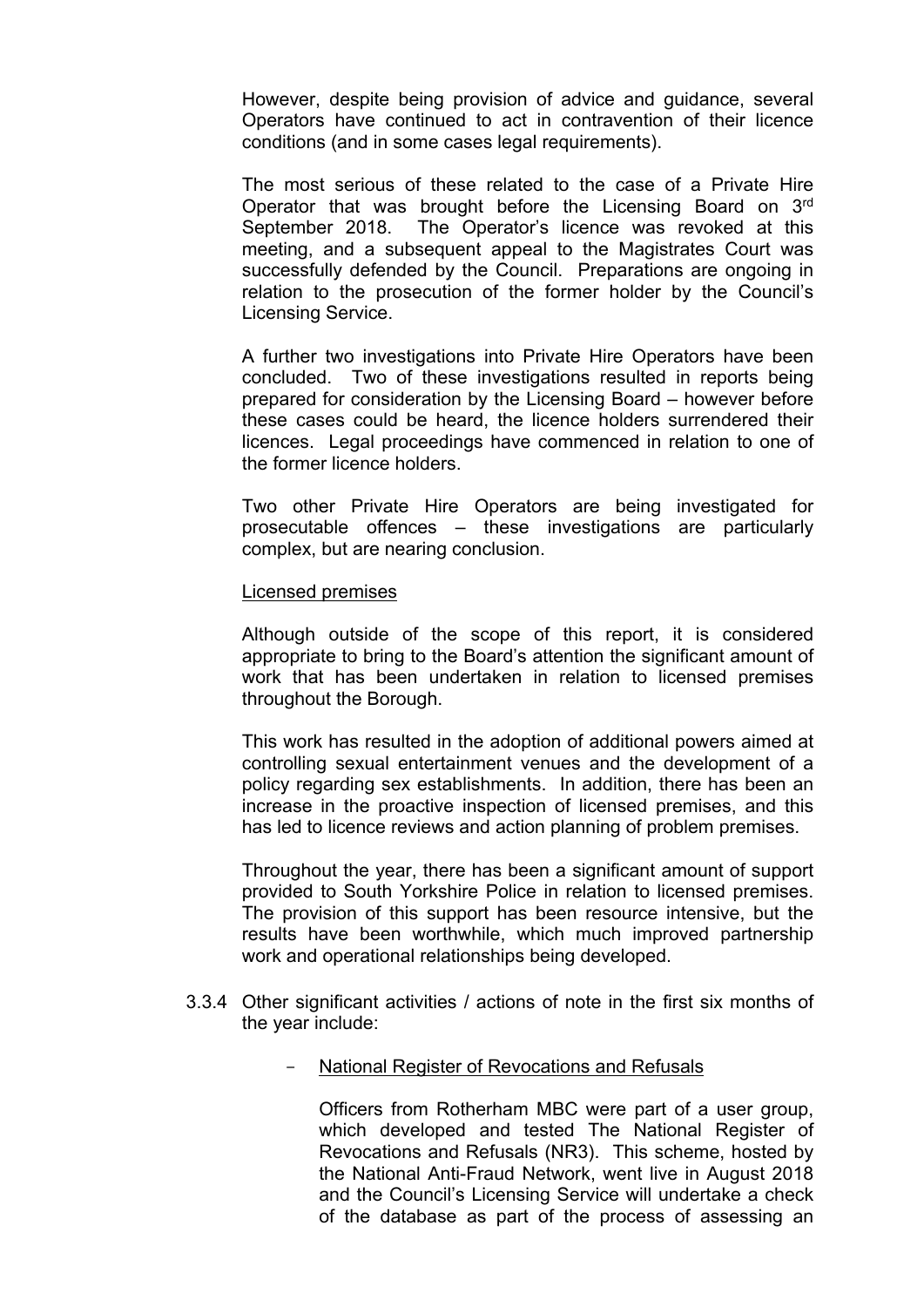applicant's fitness to hold a Hackney Carriage / Private Hire Driver's licence in Rotherham.

Process changes

Council officers have worked with colleagues in the Change and Innovation Team to review and amend existing processes to make them more streamlined and user friendly.

Further development work is taking place in relation to the introduction of online accounts for all licence holders. This service enhancement will allow applications to be made online rather than visit Riverside House in person.

### Knowledge test

The review of the Council's knowledge test has been completed, and is due to be introduced imminently. This test is more comprehensive than the current one and will ensure that the standard of driver that is licensed in Rotherham is further improved. A demonstration of the new system can be provided at the meeting today.

### Safeguarding training

The Council's Safeguarding Awareness Training Course has been reviewed and amended following feedback from participants and Members of the Licensing Board that had attended the training.

The training is now significantly more comprehensive and includes an assessment which attendees must pass in order to satisfactorily complete the course (100% pass mark).

### Public Interest Immunity Hearing

In December 2018, the Council presented a land mark case at Sheffield Crown Court in front of the Recorder of Sheffield. This case lead to a judgement being made that stated that the Courts are entitled to take into consideration information that may affect the suitability of a person to hold a taxi licence, even if that information is not made available to the individual concerned. This is the first time that this process, referred to as Public Interest Immunity, has been considered in a Crown Court in relation to taxi cases and will allow the Council (and Courts) to take action in those exceptional cases where there is significant information regarding a licence holder, but that information is so sensitive that it cannot be revealed to the licence holder.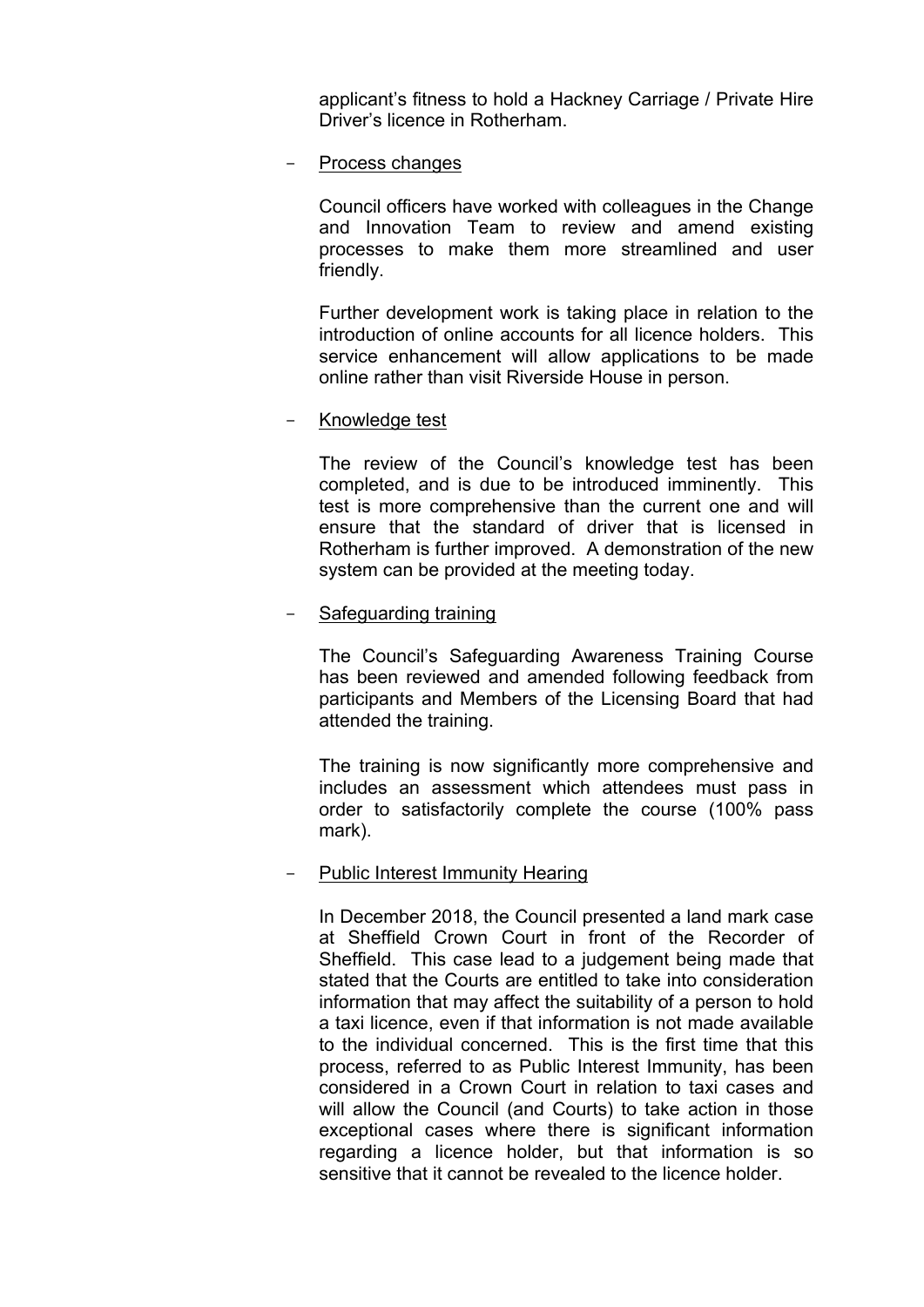This judgement is now the subject of a challenge to the High Court, papers have been served and a date in Court is awaited.

#### Issue with 4Eyez camera systems

In November 2018, the Council were made aware of an issue with the 4Eyez camera system which potentially affected 314 vehicles. Following a period of upgrade / repair work by the cameras supplier, all but 40 Rotherham licensed vehicles had the upgrade work carried out within a three month period.

4Eyez have tried to contact all drivers using email, telephone and text, but as yet have been unable to make arrangements to undertake the work on these vehicles.

Those vehicles that have not had the systems updated will have their licences suspended without further notice. Initial information is that all vehicles have been repaired, and therefore it will not be necessary to suspend any vehicle licences – however work remains ongoing in relation to this issue.

Once all of the vehicles have been repaired, we will begin a programme of spot checking the vehicles that were affected by this issue. Checks have already been carried out on a small number of vehicles and all appears in order, however more widespread testing will take place throughout June and July – this will include random spot checks and downloads undertaken as a result of complain investigations etc.

### 3.4 Proposed priorities for the Licensing Service in 2019/20.

Licensing officers are proposing that the following matters are considered to be priority actions for the 2019/20 municipal year.

#### 3.4.1 Review of Hackney Carriage / Private Hire Licensing Policy

In July 2015, the Council published a policy that for the first time set out the Council's approach to Hackney Carriage and Private Hire licensing. This policy set what were generally accepted as being the highest standards with regard to taxi / private hire licensing in the UK, and many of the standards have subsequently been adopted by other local licensing authorities.

The Council is fully committed to the concept of continual improvement, and acknowledges that the passage of time will often mean that policy requirement should be reviewed to ensure that the policy continues to deliver the outcomes that the Council seeks. Furthermore, the Council will strive to build on the foundation created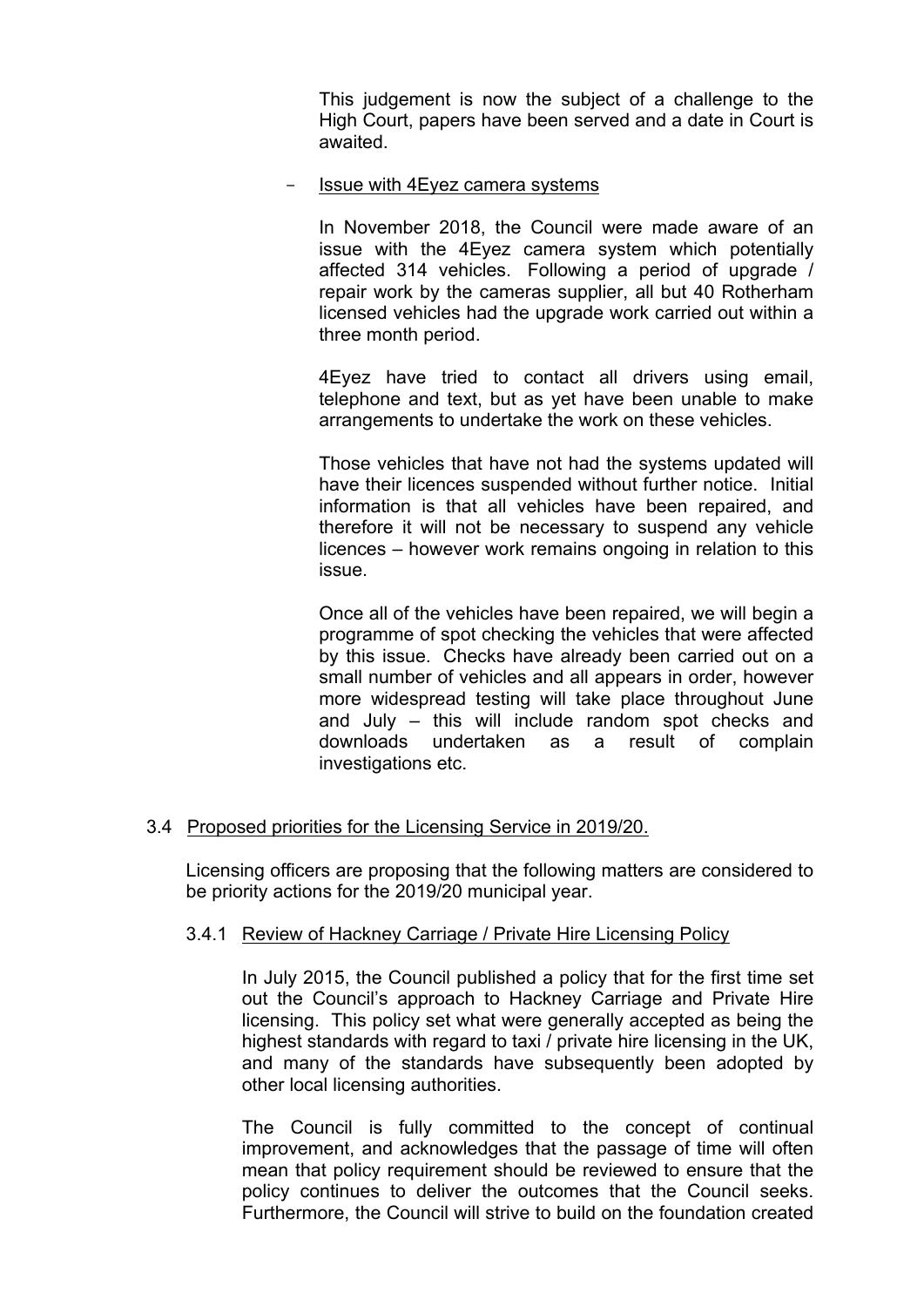by the 2015 policy, and maintain the position of Rotherham MBC as being recognised as one of the leading authorities nationwide in relation to taxi and private hire licensing.

The policy document itself makes it clear that the periodic review of the policy is essential towards ensuring its success. To that end, the policy set out the following review process:

- A review of the workings of the policy 12 months after its introduction. This review commenced in July 2016 and concluded with a report to Commissioner Ney and the Advisory Licensing Board in September 2016.
- Following the initial evaluation, a formal review of the policy would be undertaken at least every three years.

It is therefore now considered necessary for the policy to be subjected to a formal review. This briefing note sets out the proposed review process, along with relevant timescales for key actions.

The Hackney Carriage and Private Hire Policy that was introduced in July 2015 was the result of the largest overhaul of Rotherham MBC licensing policy and practice ever to have taken place.

The policy brought about significant improvement in the regulation of the taxi and private hire trade in Rotherham and ensured that the standard of our drivers, vehicles and operators are second to none.

The policy document is now due for a formal review. It is envisaged that this review will ensure that the standard of driver, vehicle and operator that we licence in Rotherham is further enhanced through the introduction of improved processes and standards that will ensure that the calibre of licence holder in Rotherham is second to none.

In addition, the formal review will allow for the adoption of identified good practice from elsewhere in the UK, including:

- Any Government guidance or other national guidance introduced since July 2015,
- Processes that have been adopted by other local authorities that would be considered to be of benefit to Rotherham if they were to be introduced here.

Furthermore, the formal review is particularly timely considering that the Department for Transport is currently developing Statutory Guidance for Licensing Authorities. A review will of course allow for the principles detailed in the Statutory Guidance to be incorporated into Rotherham's policy.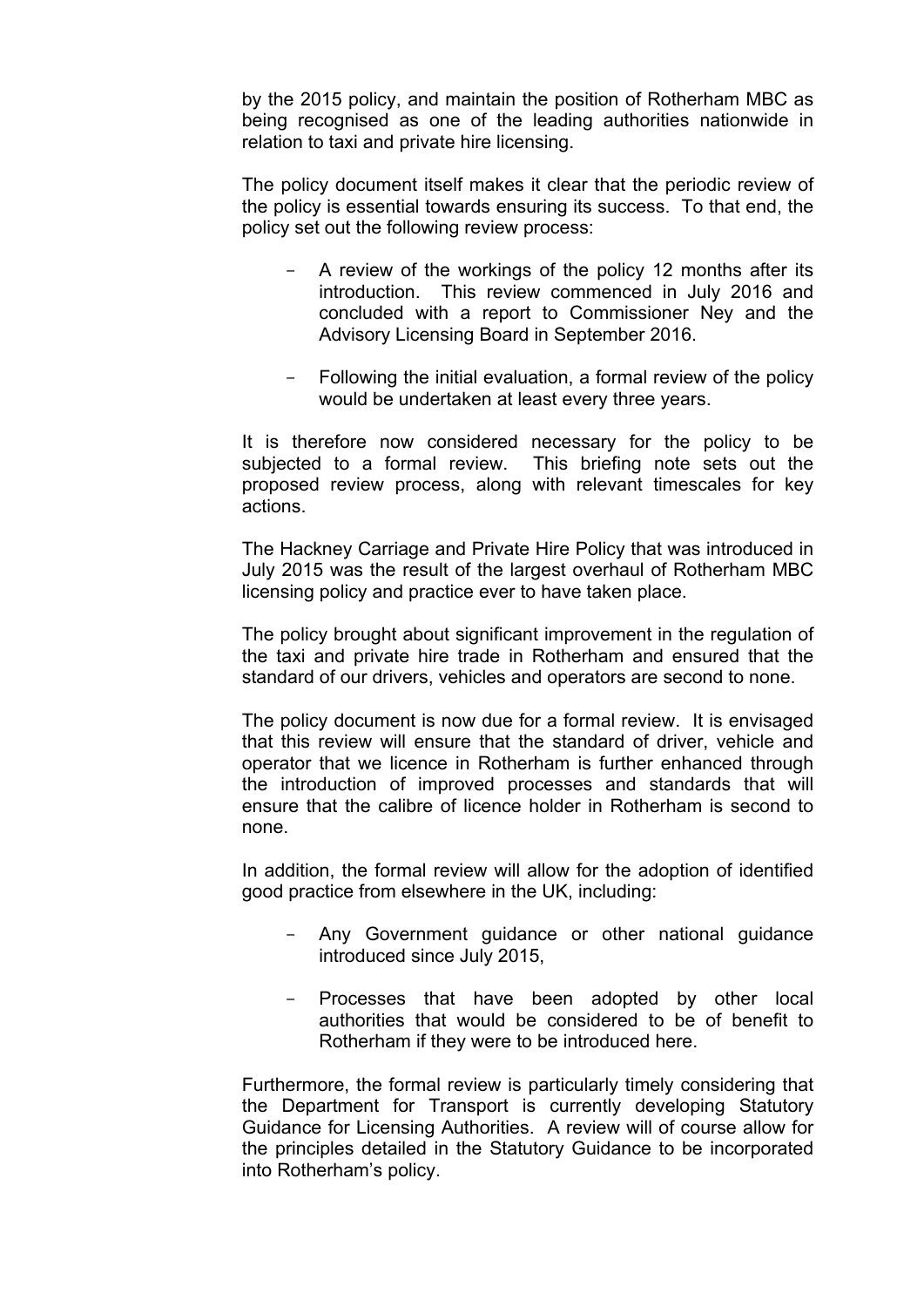As with all policies, it is essential that those affected by the policy are appropriately involved in its development. The licensed trade and members of the public will therefore be fully consulted throughout the review process, and their views and suggestions taken into consideration as the policy is developed. Formal consultation will take place on the final draft policy prior to its ratification and introduction by the Council.

The views of Elected Members (particularly those that have a role in relation to Taxi and Private Hire Licensing) are also critical to the review process, and consequently arrangements will be made for full engagement with appropriate Councillors and Council bodies.

The engagement process is still to be determined, but an approximate outline is detailed below:

Formal review process commences.

The scope of the review will be confirmed at this stage. It is anticipated that some non-technical sections of the policy (such as section 2 – Definitions) will only be subjected to an administrative review only. Sections that will be subjected an administrative review only will not be included in the formal consultation process.

It is expected that all technical sections of the policy will be fully reviewed and consulted upon.

A desktop review of the current policy and evaluation of national guidance and good practice will take place throughout this period. At this stage, the Council will identify key aspects of the current policy that are likely to be revised.

- Initial consultation with representatives of the local licensed trade will take place shortly after the actions referred to above have been completed.

This initial consultation will confirm the scope of the review, and allow for trade engagement processes to be agreed (for example the use of a focussed working group). The agreed engagement process will allow for the trade to submit their initial suggestions to the Council on areas of the policy that should be revised. It will also provide an opportunity for the trade to be given an early indication of the policy elements that are the Council considers necessary for revision.

The Council will take the trade's initial suggestions into account in the development of the initial draft of the revised policy.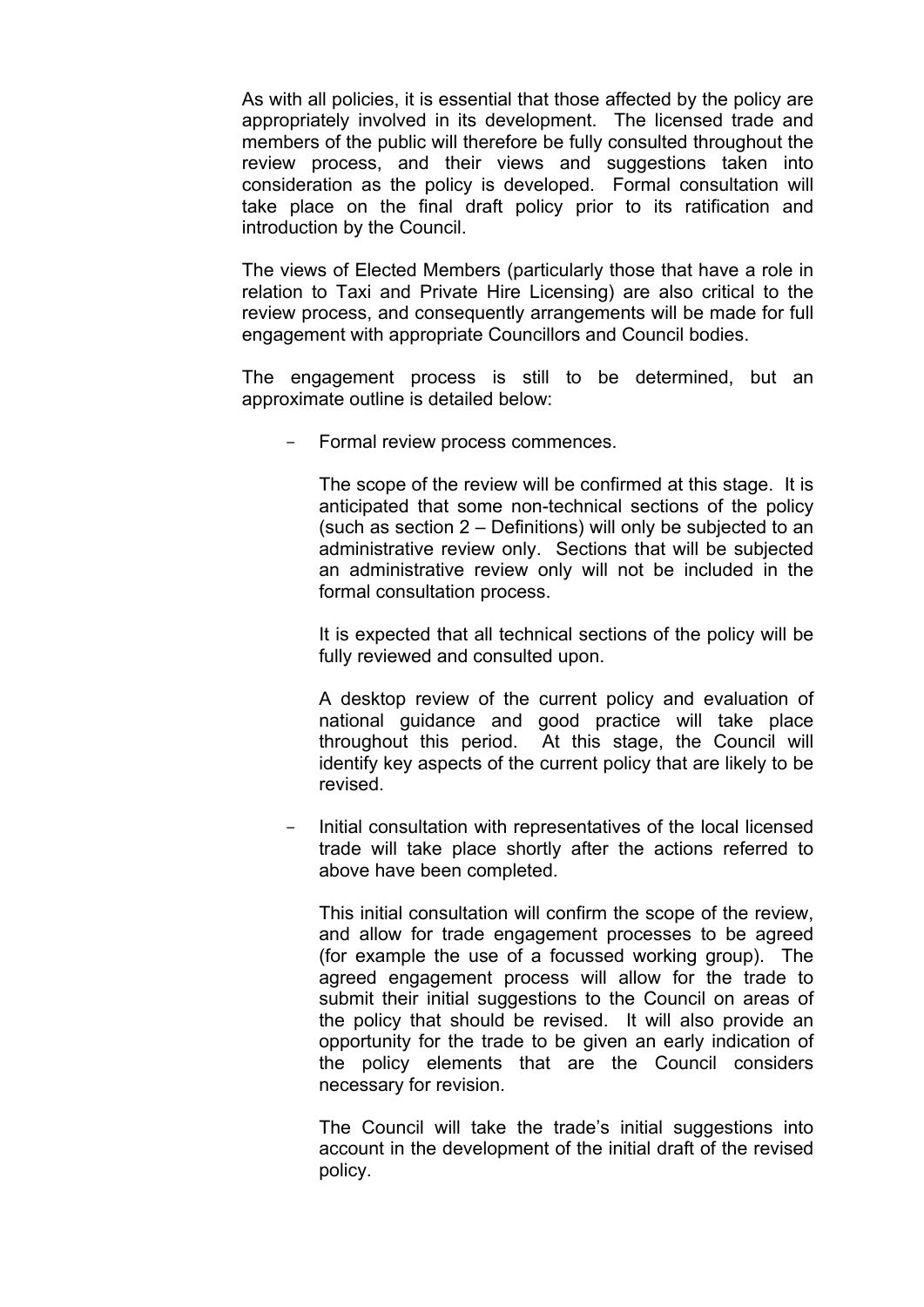- The initial draft will then be reviewed by appropriate Elected Members and Member groups. This will include, but is not necessarily limited to, the Licensing Board and the Cabinet Member for Roads, Waste and Community Safety. Where necessary, the initial draft will be revised as a result of comments / suggestions obtained during this stage of the process. It is expected that this stage will be completed, and a consultation draft developed. An initial Equality Impact Assessment will be conducted prior to the commencement of consultation.
- Subject to the relevant Council approvals being obtained, the consultation draft will then be subjected to a period of comprehensive consultation. Consultation will take place with the following individuals / groups:
	- Representatives of the local Licensed Trade
	- Council Members
	- Members of the public
	- South Yorkshire Police
	- Groups representing older people, young people, people with disabilities and other similar groups
	- Groups representing the interests of passengers
	- NACRO
	- Groups representing survivors / victims of crime

The consultation will run for a period of 8 - 12 weeks

- The results of the consultation will be analysed, and the policy will be revised as appropriate. The final draft of the policy document will then be submitted for approval via the relevant Council process.

### 3.4.2 Operational priorities – taxi and private hire

In addition to the policy review, it is proposed that the following matters are considered to be priority actions for the 2019/20 municipal year:

#### Private Hire Operators

It is proposed that the licensing service build on the work that was undertaken during 2018/19 and undertake further, focussed enforcement activity directed towards Private Hire Operators.

It is proposed that the following specific actions are taken:

Review of the way that the Council's fitness and propriety requirements are applied to all operators that are licensed by Rotherham MBC.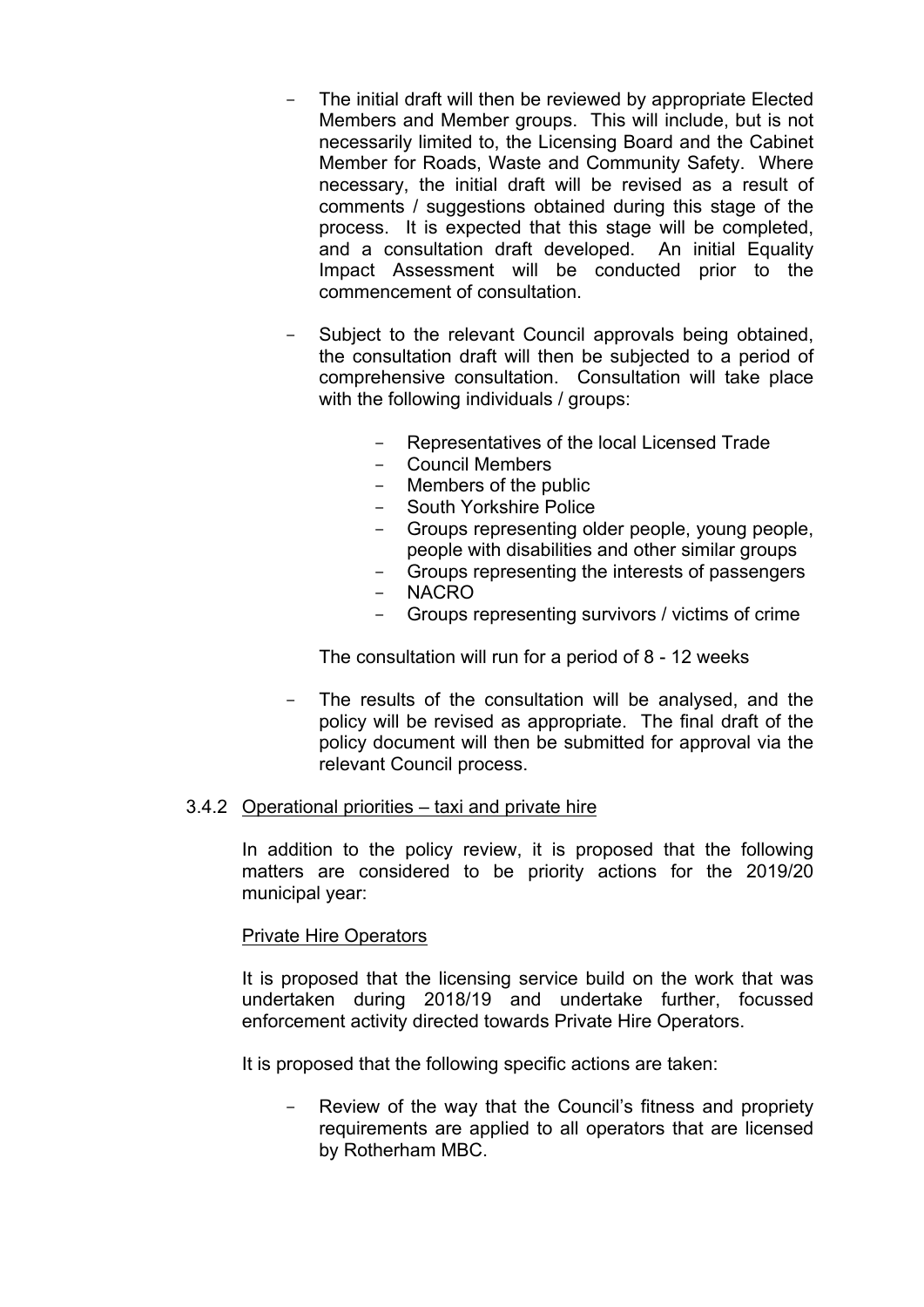- Review the business practices of Operators in order to evaluate whether these practises have an effect on the activities of the drivers that they operate.
- Review and analyse complaints, statistics and other information in relation to Operators to identify any trends / patterns of behaviour that may indicate the need for further scrutiny of individual Operators.

#### Out of town vehicles

Over the past 3 years, significant efforts have been made to reduce the number of out of town cars in Rotherham. However, recent developments in relation to the business models of local operators have resulted in an increase of out of town vehicles working in Rotherham.

The licensing service considers the ability of out of town cars to work in Rotherham to be the single biggest threat to the maintenance of high standards in Rotherham. It is therefore considered to be extremely important that the Council takes whatever action possible to address this issue. This will include:

- Identification of additional powers / disruption tactics that can be used to lawfully restrict the activities of out of town vehicles in Rotherham.
- Communications and marketing activity to raise awareness of the issues associated with out of town vehicles.
- Lobbying other local authorities that have a propensity to licence individuals that are intending to work outside of their districts.
- Taking appropriate action against local operators to ensure that any sub-contracting operations are carried out lawfully.
- 3.5 These priorities are in addition to the priorities related to the measures detailed in the Council's Corporate Plan (and referred to earlier in this report). The licensing service will continue to undertake reactive and proactive work intended to ensure that licensed drivers and vehicles continue to meet the standards that are detailed in the Council's policy – the priorities above complement rather than replace this activity.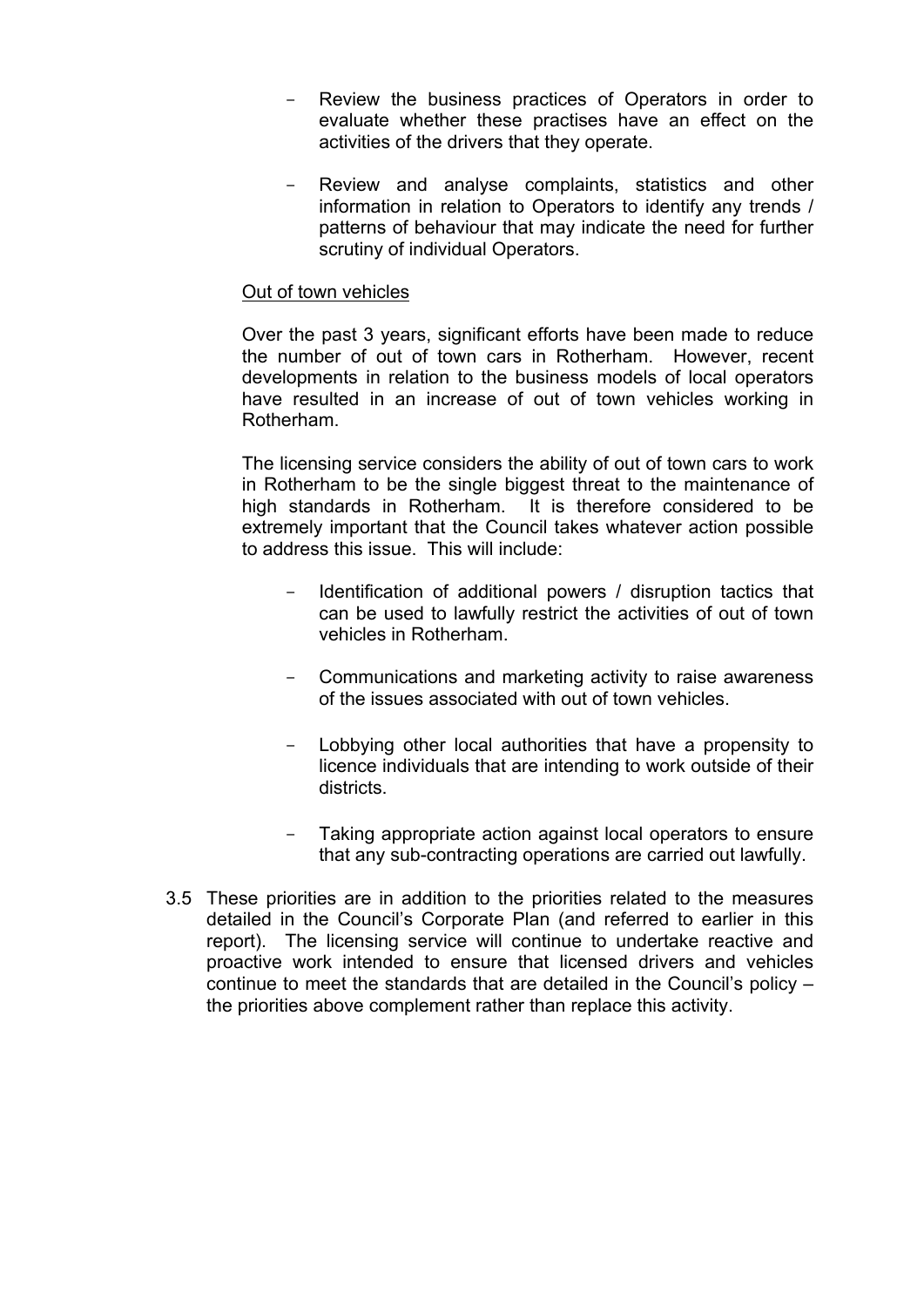## **4.** Options considered and recommended proposal

- 4.1 The report is for information only, and therefore no options / proposals are recommended.
- 4.2 However, in relation to enforcement work, the service has a number of options available to it:
	- 4.2.1 Compliance Advice, Guidance and Support
		- 4.2.1.1 The Council uses compliance advice, guidance and support as a first response in the case of many breaches of legislation / licence condition that are identified. Advice is provided, sometimes in the form of a warning letter, to assist licence holders in rectifying breaches as quickly and efficiently as possible, avoiding the need for further enforcement action. A warning letter will set out what should be done to rectify the breach and to prevent re-occurrence. If a similar breach is identified in the future, this letter will be persuasive in considering the most appropriate enforcement action to take on that occasion. Such a letter cannot be cited in court as a previous conviction but it may be presented in evidence and will illustrate a graduated, proportionate response in relation to enforcement.
	- 4.2.2 Refusal / Suspension / Revocation of Licences
		- 4.2.2.1 Licence applications will be refused where applicants are not considered to meet the standards / requirements that are required by the Council.
		- 4.2.2.2 Where a licence holder fails to adhere to certain standards, acts inappropriately or breached a licence condition, the Council will review the licence by referring the matter to a sub-committee of the Council's Licensing Board. If it shown, on the balance of probabilities, that the licence holder is no longer considered to be a 'fit and proper' person to hold a licence then the review may lead to a revocation or suspension of the licence.
		- 4.2.2.3 When considering future licence applications, the Council may take previous breaches and enforcement action into account.
	- 4.2.3 Prosecution / simple caution
		- 4.2.3.1 Licence holders that are shown to have committed significant breaches of licence condition (or unlicensed individuals that have undertaken licensable activity) may be the subject of legal proceedings by the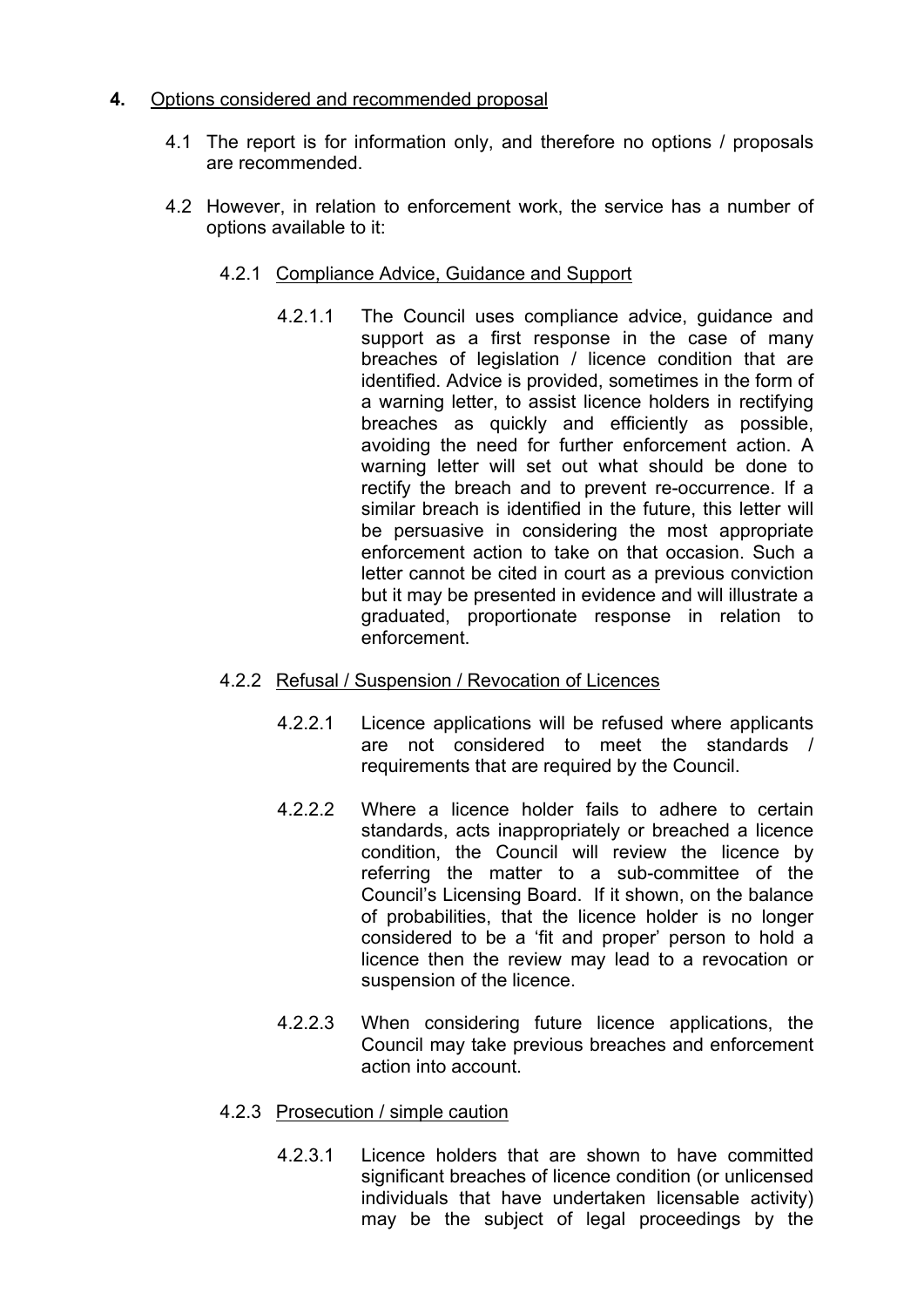Council. This may take one of two forms, a simple caution or a prosecution. Either of these options may be considered in conjunction with a revocation or suspension of a licence.

- 4.2.3.2 Simple cautions (previously known as 'formal cautions') are issued as an alternative to prosecution for some less serious criminal offences, where a person admits an offence and consents to the simple caution. Where a simple caution is offered and declined, the Council will proceed to a prosecution of the individual.
- 4.2.3.3 A simple caution for a criminal offence will appear on the offender's criminal record. It is likely to influence how the Council and others deal with any similar breaches in the future, and may be cited in court if the offender is subsequently prosecuted for a similar offence. If a simple caution is issued to an individual (rather than a corporation) it may have consequences if that individual seeks certain types of employment.
- 4.2.3.4 Simple cautions will be used in accordance with Home Office Circular 016/2008 and other relevant guidance.
- 4.2.3.5 The Council may prosecute in respect of more serious or recurrent breaches, or where other enforcement actions, such as voluntary undertakings or statutory notices have failed to secure compliance. When deciding whether to prosecute, the Council has regard to the provisions of The Code for Crown [Prosecutors](http://www.cps.gov.uk/publications/code_for_crown_prosecutors) as issued by the Director of Public Prosecutions.
- 4.2.3.6 Prosecution will only be considered where the Council is satisfied that it has sufficient evidence to provide a realistic prospect of conviction against the defendant(s).
- 4.2.3.7 Before deciding that prosecution is appropriate, the Council will consider all relevant circumstances carefully and will have regard to the following public interest criteria:
	- Seriousness of the offence committed
	- The level of culpability of the suspect
	- The circumstances of, and the harm caused to the victim?
	- Was the suspect under the age of 18 at the time of the offence?
	- What is the impact on the community?
	- Is prosecution a proportionate response?
	- Do sources of information require protecting?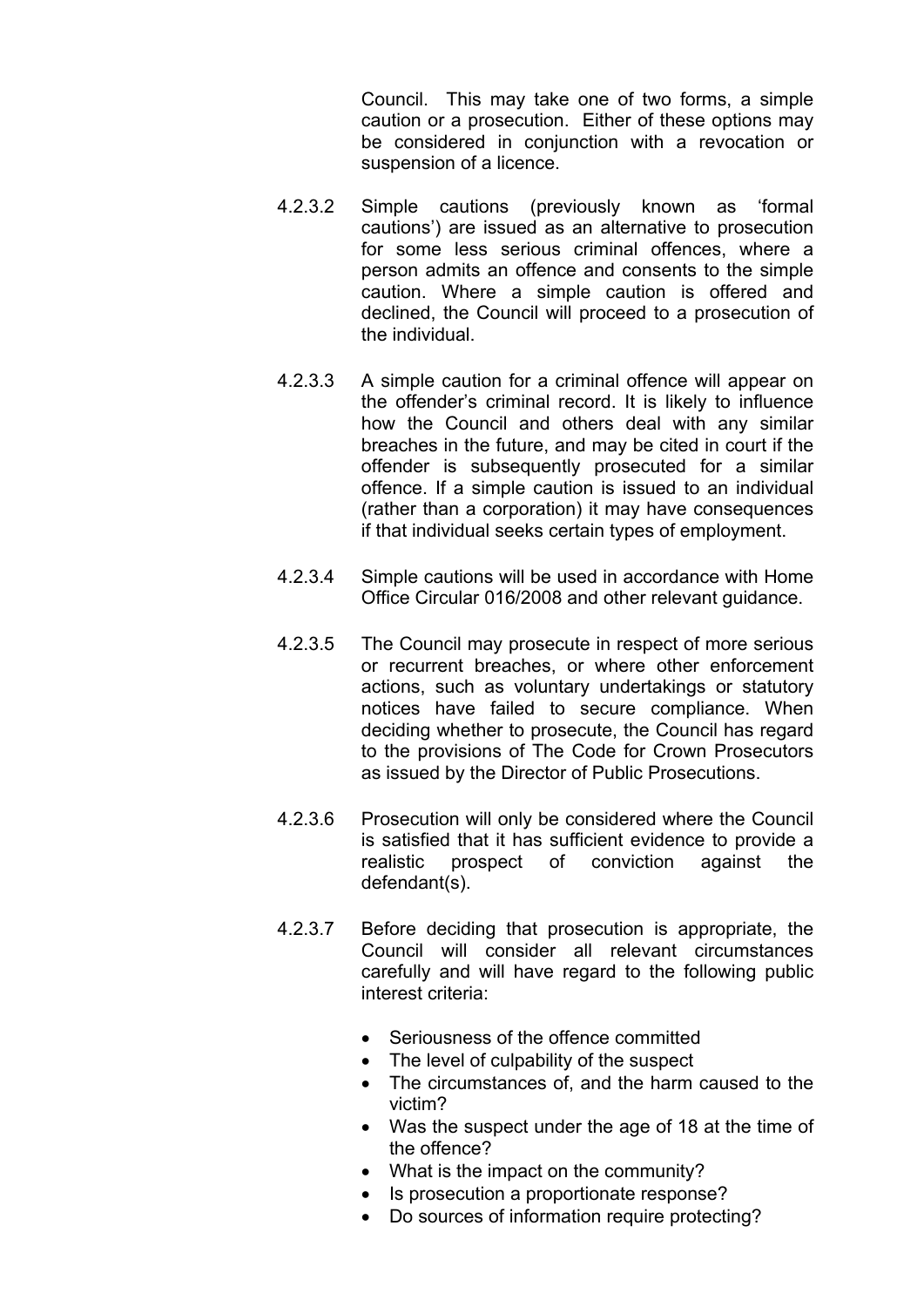- 4.2.3.8 A successful prosecution will result in a criminal record. The court may impose a fine and in respect of particularly serious breaches a prison sentence.
- 4.2.3.9 The conviction of an individual for an offence will require proof beyond reasonable doubt.
- 4.2.4 The selection of the most appropriate enforcement option in relation to a particular situation is determined by the investigating officer. That said, all enforcement cases are signed off by the Principal Licensing Officer prior to the investigation being closed. In addition, a sample of completed investigations is evaluated by service management as part of the Performance Management Framework in order to confirm that the correct action has been taken in all cases.

## **5. Consultation**

- 5.1 Extensive consultation took place in relation to the development of the policy requirements.
- 5.2 Consultation with representatives of the licensed trade was undertaken during the development of the implementation scheme, with the proposed scheme was agreed by Commissioner Ney in August 2015 following consultation with members of the Advisory Licensing Board.

### **6. Timetable and Accountability for Implementing this Decision**

6.1 This report is for information and comments only

### **7. Financial and Procurement Implications**

- 7.1 There are no financial or procurement implications directly associated with this report.
- 7.2 There is, however, the risk of financial penalties (as outlined below) resulting from potential legal challenges if the Council does not provide an effective licensing service.

### **8. Legal Implications**

- 1.1 Failure of the licensing service to effectively implement and administer the requirements of the Council's policy may result in a legal challenge being made against the Council.
- 1.2 A successful legal challenge will have a financial and reputational impact on the Council – it is therefore essential that the policy is implemented effectively and administered appropriately.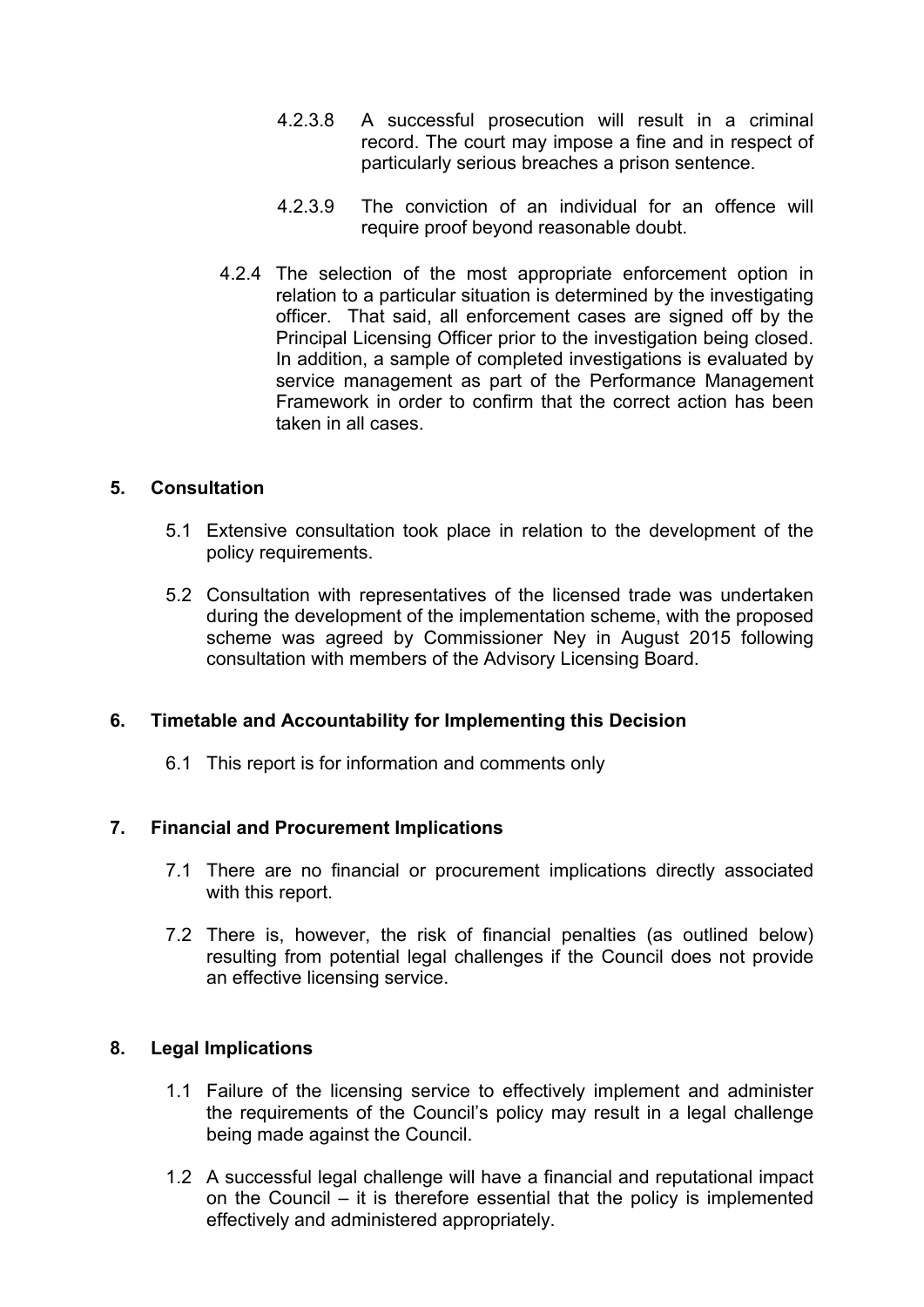1.3 The Council must be able to demonstrate effectiveness of the policy and provide confidence and reassurance regarding its implementation.

## **2. Human Resources Implication**

- 2.1 In order to ensure the effective implementation and application of the policy and the ability to meet the performance measures, it is essential that all staff involved have the necessary knowledge and capability to undertake their role.
- 2.2 Staff understanding and awareness of the policy and its effective application will be monitored by team / service management at team meetings and periodic 1:1 meetings. Any development needs will be identified at these meetings and action taken as appropriate.
- 2.3 Effective communication within the team, particularly in relation to policy and performance matters, will ensure that the Council delivers a consistent approach to the implementation of the policy. This will also provide a common understanding and appreciation of any issues that arise as a result of the policy (and its implementation) – allowing the Council to clarify or amend requirements as required.
- 2.4 In order to ensure the effective delivery of the Council's licensing enforcement function it is essential that all staff involved have the necessary skills, knowledge and capability to undertake their role in accordance with legislative requirements, published guidance and the Council's General Enforcement Policy.
- 2.5 Competency is maintained via the undertaking of appropriate training and continued professional development, and assessment of competency as 1:1 / supervision meetings which complement the annual Performance and Development Review cycle.
- 2.6 Any issues identified in relation to the enforcement work that is carried out are discussed with individual officers and corrective actions undertaken where necessary.

## **3. Implications for Children and Young People and Vulnerable Adults**

- 3.1 Both the Jay report into Child Sexual Exploitation (CSE) in Rotherham and the subsequent Corporate Governance Inspection led by Louise Casey CB identified issues, amongst which was the importance of having an effective taxi licensing service.
- 3.2 In order to ensure the Council's Licensing Service is effective, fit for purpose, and has addressed the concerns raised in Louise Casey's report; the following outcomes must be demonstrated:
	- All licence holders are "fit and proper" to hold licences.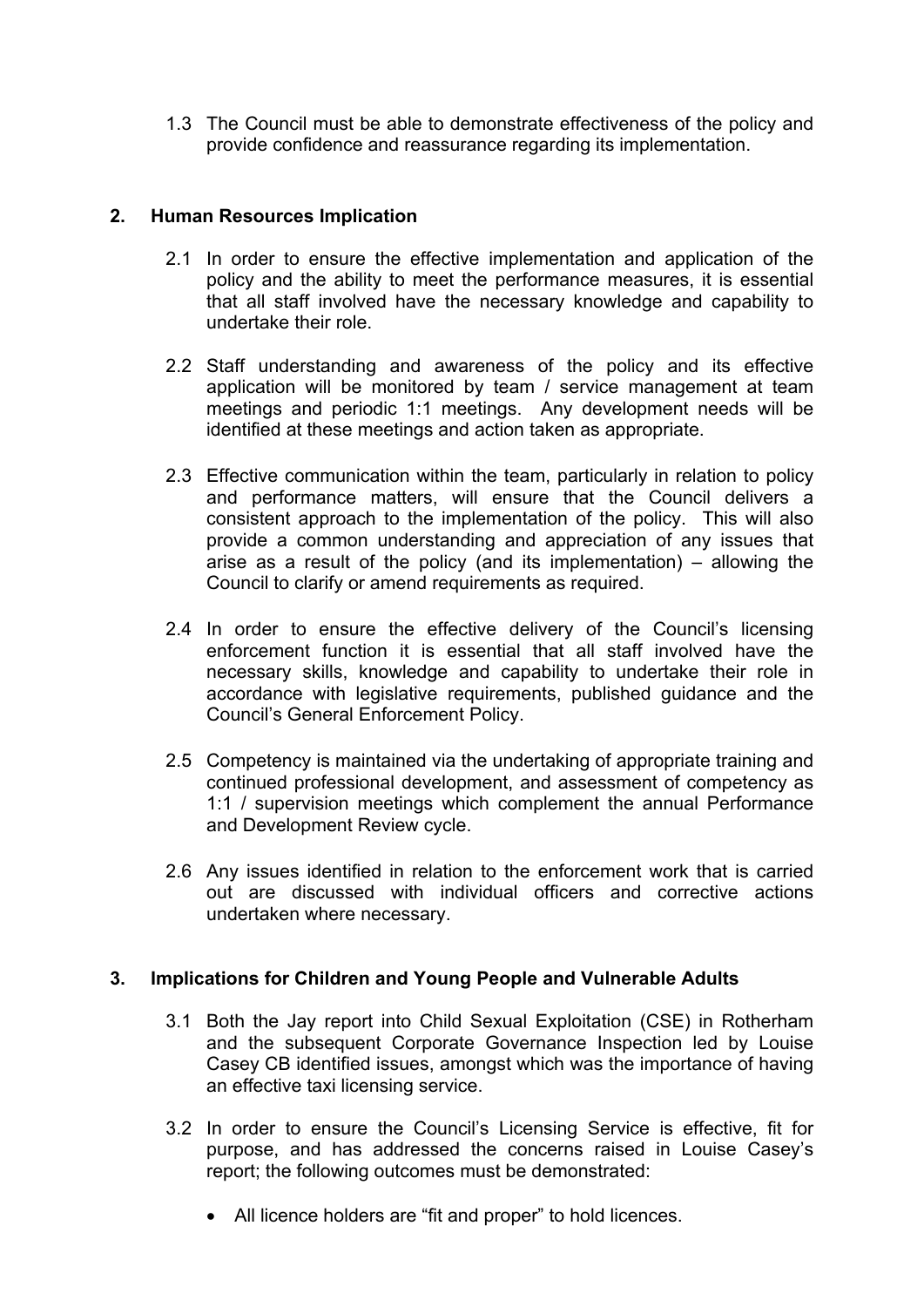- Trained decision makers must make high quality, appropriate and timely decisions that protect the public from risk of harm.
- The Licensing Service uses all available statutory powers appropriately, proactively and reactively, to disrupt criminal activity (including CSE and related activity).
- The licensing team must consistently provide high quality, timely processing of licensing applications.
- The Council's Private Hire and Hackney Carriage Licensing Policy will be effectively implemented.
- 3.3 In order to address this, the service has developed a performance management framework and improvement plan to provide assurance that the outcomes identified above are achieved.
- 3.4 At the heart of the new policy, service improvement plan and the performance framework lies a commitment to the protection of the public, safeguarding children and the vulnerable and the prevention of crime and disorder. The effective implementation of the licensing policy and the standards that it contains plays an important part in the protection of children and vulnerable people in Rotherham.
- 3.5 Since the publication of the report, the licensing team have been working with colleagues in Children's Services to ensure that those involved in the care and support of looked after children are aware of the key contacts within licensing, the nature of information that can be passed on to the licensing team and the action that the team can take as a result. This has been achieved by identifying single points of contact within the Business Regulation Service and Children's Services, and an agreed protocol for the sharing of information between services (making use of the formal, documented Local Authority Designated Officer procedures within Children's Services)
- 3.6 In addition, action has been taken to repair and formalise the information sharing processes within the Council and between its partners. This includes the regular attendance of a senior manager from the Council's regulatory service at the weekly CSE Intelligence Sharing Meetings that are chaired by South Yorkshire Police. Information that is discussed at the weekly meetings includes detail on offenders, victims and locations of concern. These meetings also provide a forum where a multiagency approach to a problem can be discussed – if need be with formation of a separate task and finish group consisting of the various Council services and partner agencies.
- 3.7 The service has also developed an excellent working relationship with the National Crime Agency, this sees the regular exchange of information in relation to potential concerns around licensed individuals / premises – and on more than one occasion has resulted in the revocation of driver licenses with immediate effect.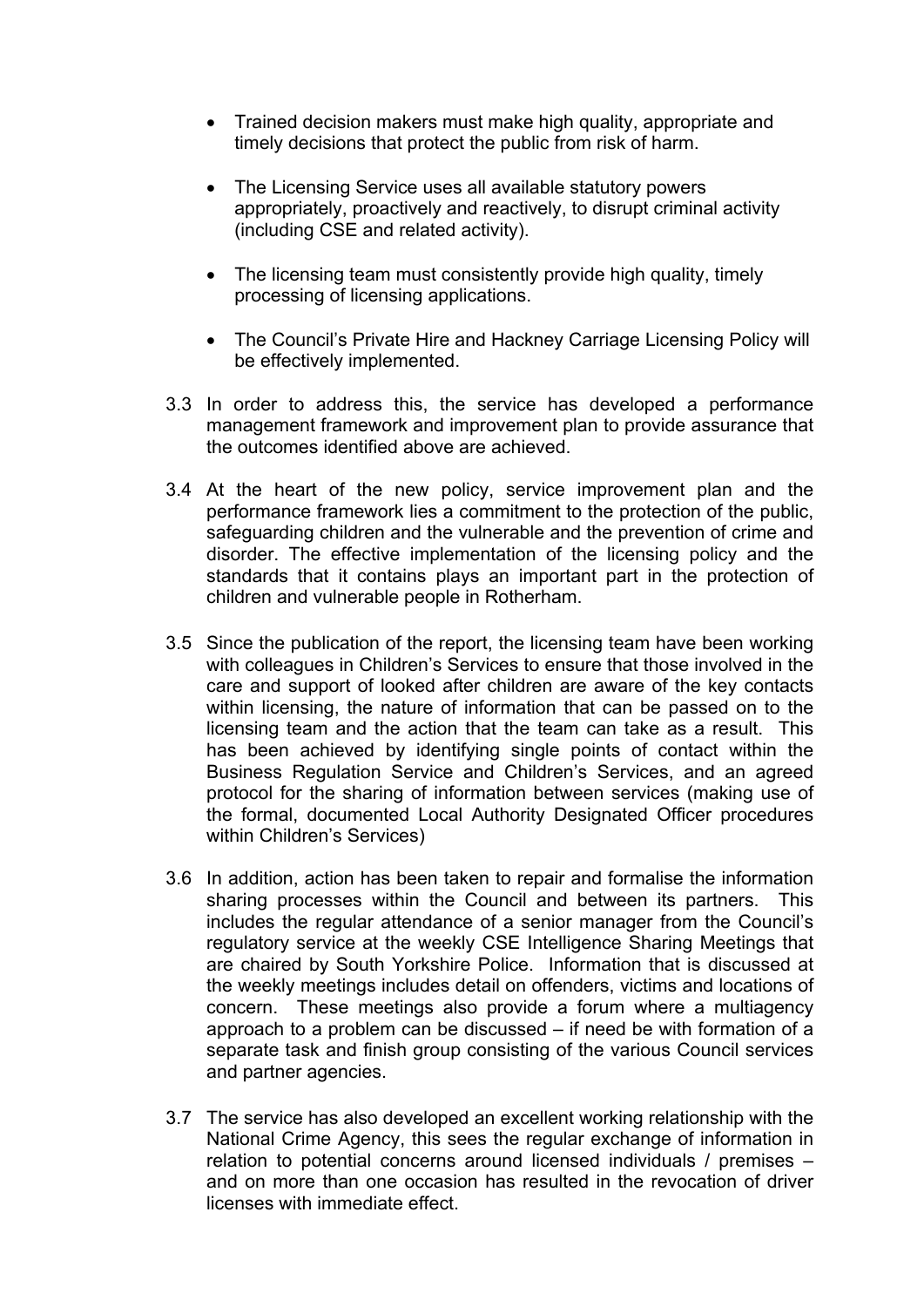3.8 The Council's Hackney Carriage and Private Hire Licensing Policy makes it clear that non-conviction information can be taken into consideration when making decisions regarding licensing matters (there had previously been a criticism that officers acted only when a licence holder had actually been convicted of an offence). The policy confirms that the safety of the travelling public must be the paramount concern.

# **4. Equalities and Human Rights Implications**

- 4.1 In undertaking its licensing function, the Council comply with relevant legislative requirements including the Human Rights Act 1998.
- 4.2 The policy (along with the Council's General Enforcement Policy) will ensure the consistent and fair determination of licences – recognising that every individual is entitled to dignity and respect.
- 4.3 When making licensing decisions the Council and its officers aim to ensure there is no discrimination on the grounds of culture, ethnic or national origins, gender, disability, age, sexual orientation, political or religious beliefs, socio-economic status, or previous criminal conviction or caution which is not relevant to the current issue.
- 4.4 Adherence to these requirements are assured by means of officer awareness, observation, case reviews and both customer satisfaction and complaints received into the service. In addition, those affected by licensing decisions have the legal right to challenge that decision in the Magistrates Court.

# **5. Implications for Partners and Other Directorates**

5.1 It is recognised that enforcement and compliance activity often cannot be carried out in isolation by the Council. Its key partnerships with other agencies e.g. South Yorkshire Police, HM Revenue and Customs and the Driver and Vehicle Standards Agency are critical to ensure a comprehensive approach to regulation.

# **6. Risks and Mitigation**

- 6.1 Failure of the Council to effectively discharge its licensing function may compromise public safety.
- 6.2 The Hackney Carriage and Private Hire Licensing Policy and draft performance framework must give confidence to licence holders and the public of the effective performance management of Council processes and the transparency and fairness of the Council's approach to enforcement.
- 6.3 Responsibility for ensuring compliance with the policy rests with team and service management, with appropriate overview and scrutiny by the